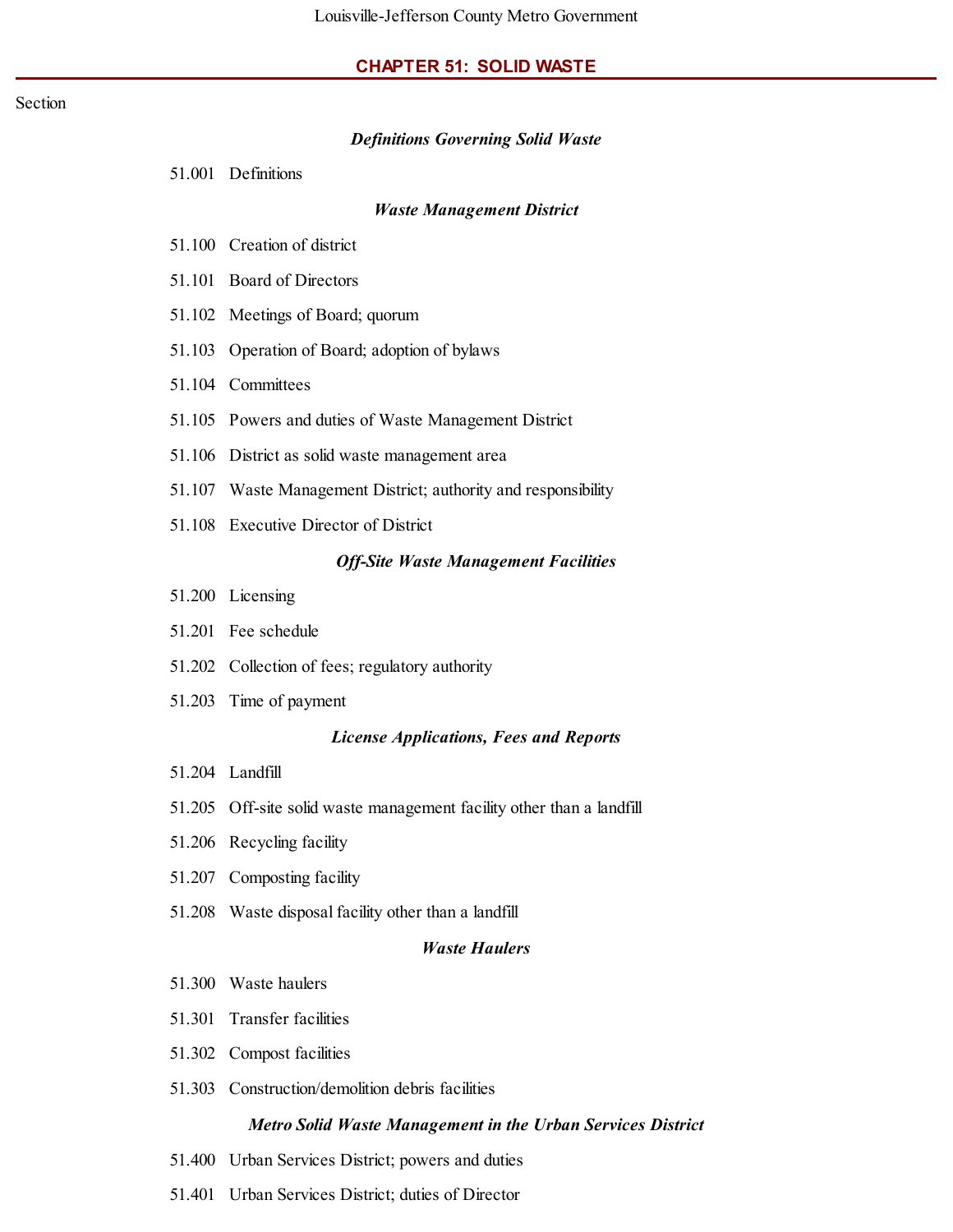- 51.402 Urban Services District; removal of dead animals
- 51.403 Urban Services District; disposal or ordinary commercial solid waste
- 51.404 Collection in Central Business District
- 51.405 Collection in Urban Services District

### *General Provisions Regarding Solid Waste*

- 51.500 Mandatory solid waste collection
- 51.501 Prohibited activities
- 51.502 Locations for deposit of solid waste
- 51.503 Transportation and collection of solid waste
- 51.504 Failure to obey regulations
- 51.505 Disposal of ordinary commercial solid waste
- 51.506 Disposal of industrial waste
- 51.507 Solid waste container specifications
- 51.508 Provision of solid waste storage and removal
- 51.509 Landfill disposal ban
- 51.510 Prohibited activities; impoundment
- 51.997 Severability
- 51.998 Penalties and interest
- 51.999 Penalty

### *DEFINITIONS GOVERNING SOLID WASTE*

#### **§ 51.001 DEFINITIONS.**

For the purpose of Chapter 51 of the Louisville Metro Code of Ordinances, the following definitions shall apply unless the context clearly indicates or requires a different meaning.

*BOARD* or *BOARD OF DIRECTORS.* The governing body of the Louisville/Jefferson County Waste Management District.

*BOARD OF HEALTH.* As defined in KRS Chapter 212.

*BULK CONTAINERS.* Solid waste containers one cubic yard or larger which are made of metal or other materials of proven durability and rigidity with functioning doors or covers; are capable of being transported intact as a unit; are capable of unloading by mechanical equipment without spillage, and meet tip-resistant requirements when empty and with the doors or covers in the most adverse position to effect tipping.

*BULK WOODY WASTE.* Tree limbs, branches, trunks, stumps, shrubbery and brush accumulated by tree trimming services; by land clearing or commercial landscaping operations; or by public agencies as a result of storm damage or special collections.

*CABINET.* The Kentucky Natural Resources and Environmental Protection Cabinet or any such successor agency.

*CENTRAL BUSINESS DISTRICT.* Allstreets included within that section of the county bounded on the north by the Ohio River, on the east by the east line of Hancock Street, on the south by the south line of Broadway, and on the west by the west line of Fifteenth Street.

*COLLECTION.* The act of collecting solid wastes at the place of generation by a licensed waste hauler (public or private) and is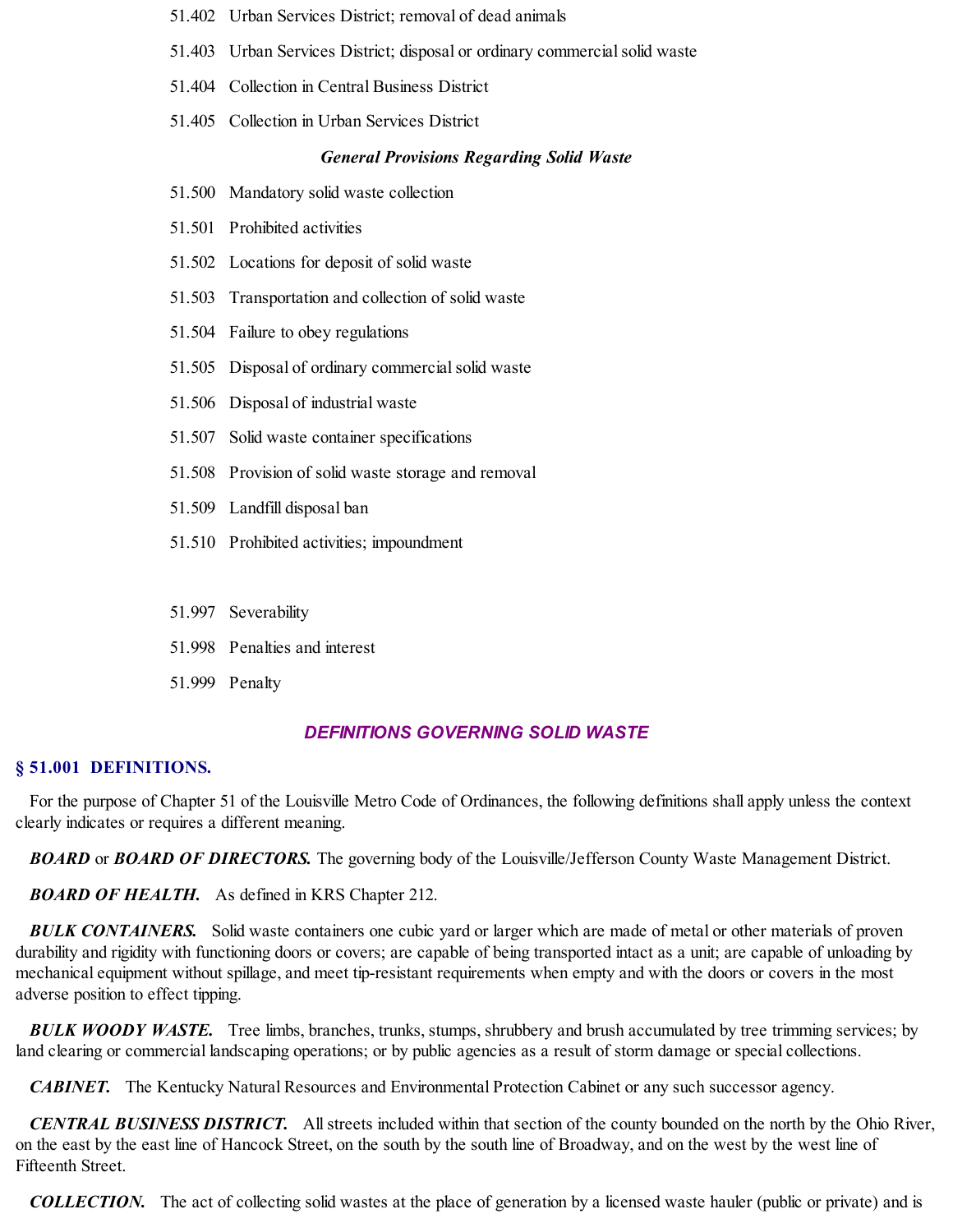distinguished from *REMOVAL* .

*COMMERCIAL SOLID WASTE.* All types of solid waste generated by stores, offices, restaurants, apartments, hotels, motels, warehouses and other service and nonmanufacturing activities, excluding household and industrial solid waste.

*COMPOSTING FACILITIES.* Any site or facility where organic solid waste is biologically decomposed under controlled aerobic conditions which stabilize the organic fraction into a material which can easily and safely be stored, handled, and used in an environmentally acceptable manner. This does not include compost bins used on residential property for composting of yard waste generated at the residence.

*CONSTRUCTION* and *DEMOLITION WASTE.* The remains of the construction, remodeling, repairs and demolition operations on houses, commercial buildings, pavements and other structures.

*CONSTRUCTION/DEMOLITION DEBRIS FACILITY.* A solid waste site or facility for the processing by grinding, crushing, sorting, separating and recovering of construction/demolition debris for reuse or recycling.

*CONSTRUCTION/DEMOLITION DEBRIS WASTE.* Waste resulting from the construction, remodeling, repair and demolition of structures and roads.

*COUNCIL.* The legislative council of Metro Government.

*COUNTY.* Jefferson County, Kentucky.

*DEPARTMENT.* The Metro Solid Waste Management Department.

*DEPARTMENT OF HEALTH.* The Louisville/Jefferson County Metro Department of Health or any successor agency.

*DIRECTOR.* The Director of the Metro Solid Waste Management Department and the Louisville/Jefferson County Waste Management District, or an authorized representative.

*DIRECTOR OF HEALTH.* The Director of the Louisville/Jefferson County Metro Department of Health or an authorized representative.

**DISCARDED.** Material that is abandoned and not used for fuel or recycling purposes.

*DISPOSAL.* The discharge, deposit, dumping, or placing of any solid waste into or onto any solid waste management facility or incinerator.

*DUMPING*. Violations of this chapter involving improper disposal of waste in an amount greater than the capacity of a standard 20-gallon container.

*GENERAL SERVICES DISTRICT.* The area of the county, which lies outside the boundaries of the Urban Services District.

*GROSS RECEIPTS.* The total amount of money or value or other consideration received or generated by engaging in the business or businesses defined in this chapter before any deductions related to the cost of doing business.

*HAZARDOUS WASTE.* Any discarded material or material intended to be discarded or substance or combination of such substances intended to be discarded, in any form which because of its quantity, concentration or physical, chemical or infectious characteristics may cause, or significantly contribute to an increase in mortality or an increase in serious irreversible, or incapacitating reversible illness, or pose a substantial present or potential hazard to human health or the environment when improperly treated, stored, transported, or disposed of, or otherwise managed.

*HOUSEHOLD SOLID WASTE.* That waste usually associated with residential households including garbage and trash generated by single- and multiple-family residences, hotels, motels, bunkhouses, ranger stations, crew quarters, and recreational areas such as picnic areas, parks and campgrounds.

*INDUSTRIAL SOLID WASTE.* Solid waste generated by manufacturing or industrial processes that is not a hazardous waste or a special waste as designated by KRS 224.50-760, including, but not limited to, waste resulting from the following manufacturing processes: electric power generation, fertilizer or agricultural chemicals, food and related products or by-products, inorganic chemicals, iron and steel manufacturing, leather and leather products, nonferrous metals manufacturing/foundries, organic chemicals, plastics and resins manufacturing, pulp and paper industry products, rubber and miscellaneous plastic products, stone, glass, clay and concrete products, textile manufacturing, transportation equipment, and water treatment.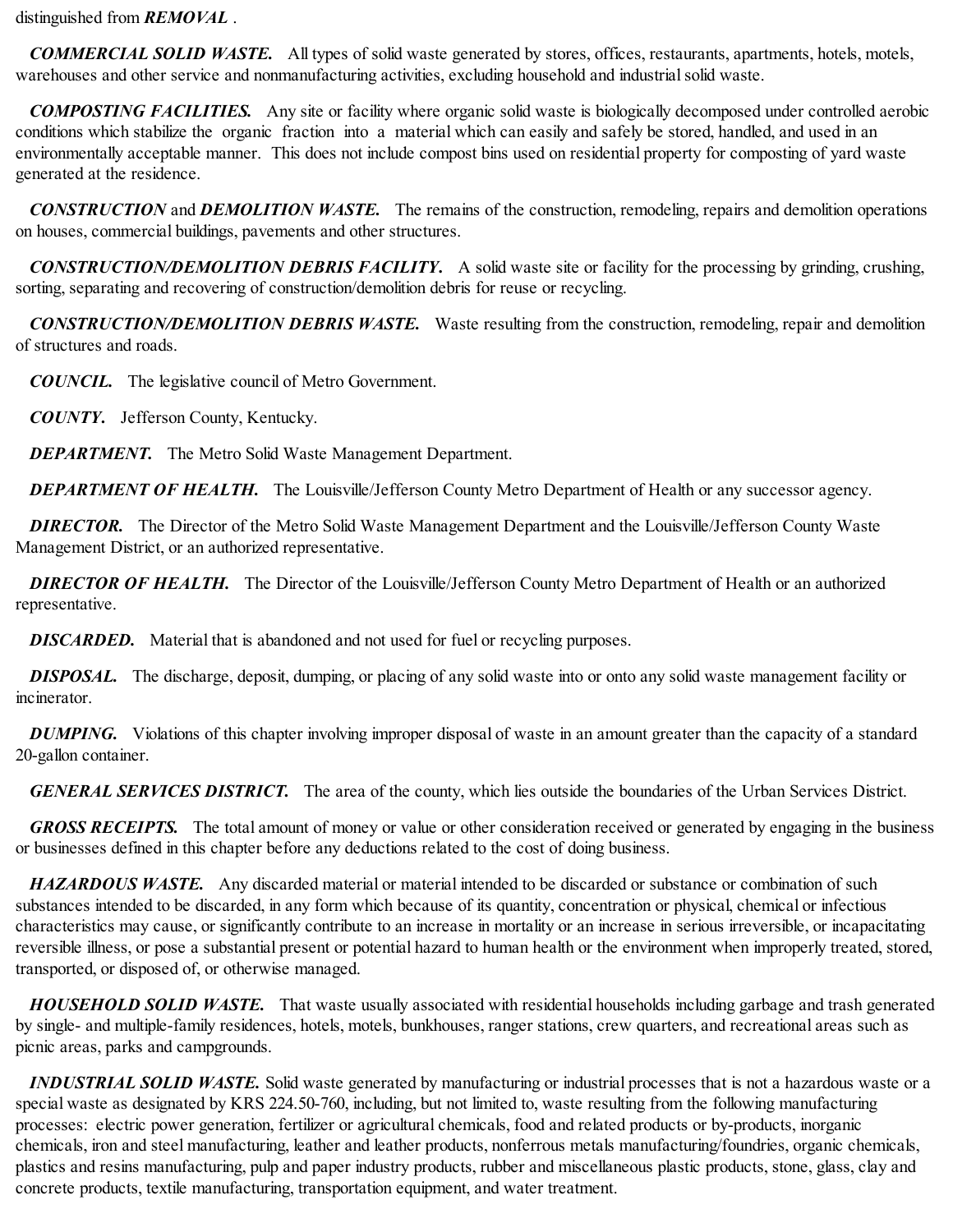*IPL.* The Louisville/Jefferson County Metro Government Department of Inspections, Permits and Licenses.

*LANDFILL.* A solid waste management facility, the primary purpose of which is the disposal of solid waste via incorporation into or onto the ground.

*LITTERING.* Violations of this chapter involving improper disposal of waste in an amount less than or equal to the capacity of a standard 20-gallon container.

*LONG-TERM CONTRACT.* A contract of sufficient duration to assure the viability of a resource recovery facility to the extent that such viability depends upon solid waste supply.

*LOUISVILLE/JEFFERSON COUNTY WASTE MANAGEMENT DISTRICT BOARD ("BOARD").* The governing body of the Louisville/Jefferson County Waste Management District.

*MEDICAL WASTE.* Those wastes which may cause disease or reasonably be suspected of harboring pathogenic organisms; included are wastes resulting from the operation of medical clinics, hospitals, and other facilities producing wastes which may consist of, but are not limited to, diseased human and animal parts, contaminated bandages, pathological specimens, hypodermic needles, contaminated clothing and surgical gloves.

*METRO GOVERNMENT.* The Louisville/Jefferson County Metro Government.

*MULTI-FAMILY RESIDENTIAL PROPERTY.* Residential buildings with nine or more dwelling units.

*MUNICIPAL SOLID WASTE.* Household solid waste and commercialsolid waste.

*NUISANCE.* A thing, act, occupation or use of property which causes an annoyance, hazard or injury, or the unlawful obstruction of a street, road, alley or other public or private property, including, but not limited to, permitting or causing the presence, or accumulation of waste, rubbish, junk, trash or non-operable appliances or equipment.

*OCCUPANT.* Every owner, tenant, or person having the care or control of any premises within the county.

*OFF-SITE WASTE MANAGEMENT FACILITY.* Any site or facility whose principal purpose is the treatment, storage or disposal of solid waste, or a combination of these activities but shall not include those treatment, storage or disposal activities which occur incidental to or which are not otherwise distinguishable from a broader manufacturing operation at the site of the operation.

*ORDINARY COMMERCIAL SOLID WASTE.* The general and usual waste that accumulates in or on the land appurtenant to any retail or commercial enterprise.

*PERSON.* Any and all persons, natural or artificial, including any individual, firm, or association, any municipal or quasi-municipal corporation or private corporation, any county and any other governmental agency and political subdivision of the Commonwealth or any subdivision or instrumentality of the United States of America.

*PROCESSING.* The reduction, separation, resource recovery, conversion, or recycling of solid waste.

*PUTRESCIBLE WASTE.* Solid waste containing organic matter capable of being decomposed by micro-organisms with sufficient rapidity as to cause nuisances because of odors, gases, or other offensive conditions and includes but is not limited to materials such as food waste, offal and dead animals.

*RECYCLING.* Any process by which materials which would otherwise become solid waste are collected, separated, or processed and reused or returned to use in the form of raw materials or products, including refuse-derived fuel when processed in accordance with administrative regulations established by the Kentucky Natural Resources and Environmental Protection Cabinet, but does not include the incineration or combustion of materials for the recovery of energy.

*RECYCLING FACILITY.* Any facility at which materials which would otherwise become solid waste are collected, separated or processed and reused or returned to use in the form of raw materials or products, including refuse-derived fuel when processed in accordance with administrative regulations established by the Natural Resources Environmental Protection Cabinet, but does not include the incineration or combustion of materials for recovery of energy.

*REMOVAL*. The act of taking solid waste from the place of generation by contract through a licensed waste hauler or by a person in control of the premises.

*RESOURCE RECOVERY.* Any reclamation of material or energy from waste.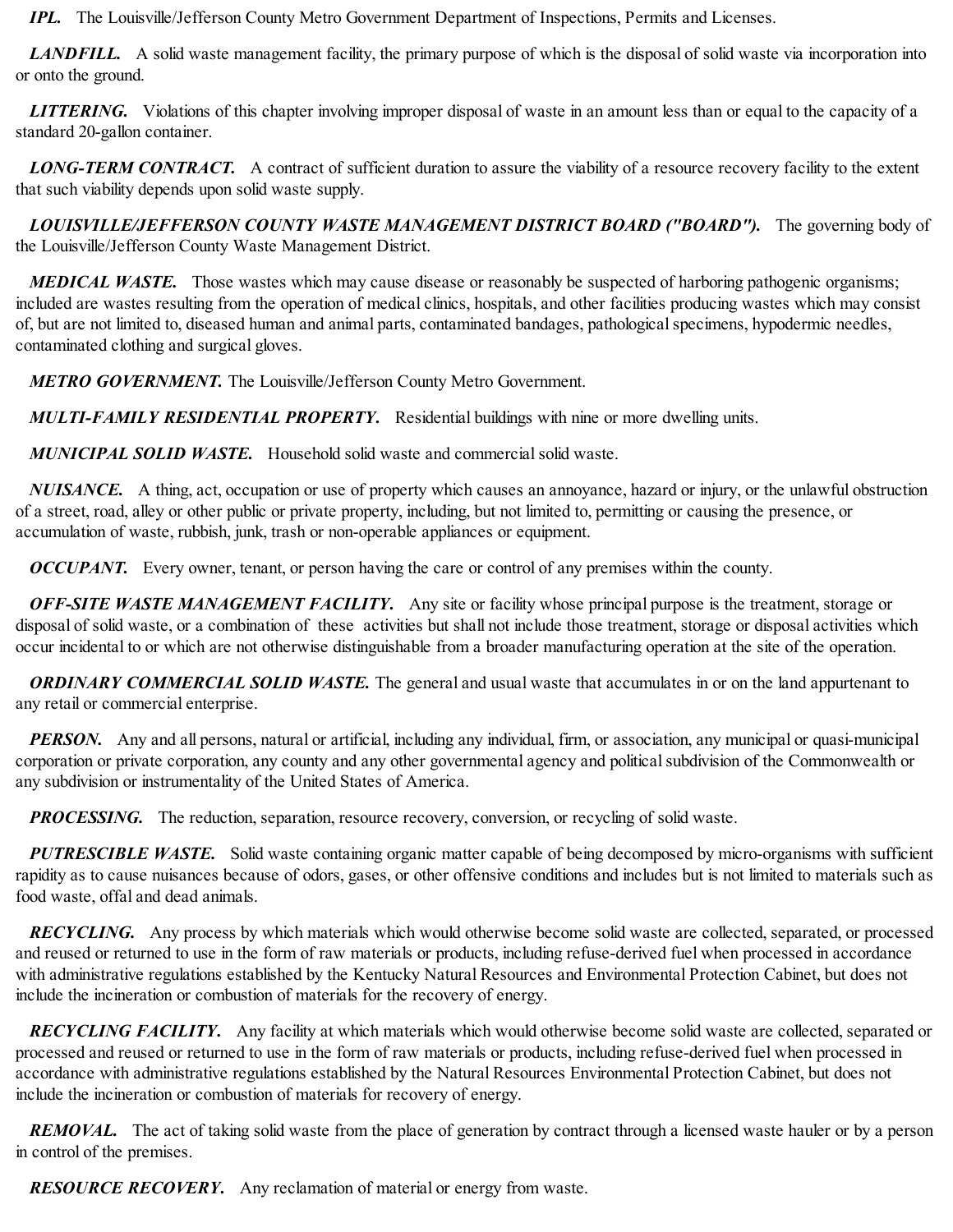*SLUDGE.* The accumulated semi-liquid suspension of settled solids deposited from wastewaters or other fluids in tanks or basins. It does not include solids or dissolved material in domestic sewage or other significant pollutants in water resources.

**SOLID WASTE.** Any garbage, refuse, sludge and other discarded materials, including solid, liquid, semi-solid or contained gaseous material resulting from industrial, commercial, mining, agricultural operations and from community activities, but does not include those materials including sand, soil, rock, or gravel extracted as part of a public road project.

*SOLID WASTE MANAGEMENT* or *WASTE MANAGEMENT.* The administration and/or regulation of solid waste activities; collection, source separation, storage, transportation, transfer, processing, treatment and disposal, which shall be in accordance with a Cabinet approved county solid waste management plan.

*SOLID WASTE MANAGEMENT AREA* or *AREAS.* Any county designated by the Cabinet by approval of the local or regional waste management plan.

*SOLID WASTE MANAGEMENT FACILITY.* Any facility for the collection, storage, processing, treatment, or disposal of solid waste, excluding:

(1) A container located on property where solid waste is generated and which is used solely for the purpose of collection and temporary storage of that solid waste prior to off-site disposal;

(2) A solid waste management facility which collects, stores, processes, treats or disposes of wastes located on the property where such waste is generated;

(3) A recovered material processing facility which is subject to regulation pursuant to the chapter for control of environmental impacts and to prevent any public nuisance; and

(4) A recycling facility.

*SOLID WASTE TRANSFER STATION.* Any site or facility for transferring solid waste at a point intermediate between the point of collection and the point of ultimate disposal. Such facilities may include but are not limited to, direct dump stations, where the collection vehicle dumps directly into the long haul unit or into a compacting device; storage-type stations, where the solid waste is dumped into temporary storage or on a platform and then re-handled or removed to a transfer vehicle; and any other intermediate points including water-side or rail-side facilities. Any transportation related facility including loading docks, parking areas, and other similar areas where shipments of solid waste are held or transferred during the normal course of transportation.

*SOLID WASTE TRANSPORTATION VEHICLE.* Any truck, automobile, tractor, or other self-propelled vehicle not operated or driven on fixed rails or track used in the transportation of solid waste, but does not include a vehicle used to transport solid waste from a residence if the vehicle is owned or leased by an individual who lives in the residence, and does not include a vehicle used to transport solid waste within the boundaries of real property owned or leased by the generator of the solid waste.

*TRANSFER FACILITY.* Any transportation related facility including loading docks, parking areas, and other similar areas where shipments of solid waste are held or transferred during the normal course of transportation.

*UNIVERSAL COLLECTION.* A municipal solid waste collection system established by ordinance and approved by the Kentucky Natural Resources and Environmental Protection Cabinet that requires access for each household or solid waste generator in the county.

*UNPROCESSED, COMPOSTABLE WASTE.* Any herbaceous materials as defined in Solid Waste Regulations 10.1(a) and 10.1(aa); vegetable food scraps; manure; straw; and biosolids, or a mixture thereof that are received at a compost facility and that have not been ground, chipped, or shredded.

*URBAN SERVICES DISTRICT.* That area described in KRS 67C.147 as the area formerly comprising the city of the first class, or as such area may be amended according to state law.

*VARIABLE SERVICE RATE.* A collection service pricing structure that allows customers to choose the frequency of collection and/or the number of containers that may be placed out for collection.

*VECTOR.* An animal or insect that is capable of transmitting a causative organism of disease from infected to non-infected individuals.

*VEHICLE.* Any truck, automobile, tractor, or other self-propelled vehicle not operated or driven on fixed rails or track and used in the transportation of solid waste, but does not include a vehicle used to transport solid waste from a residence if the vehicle is owned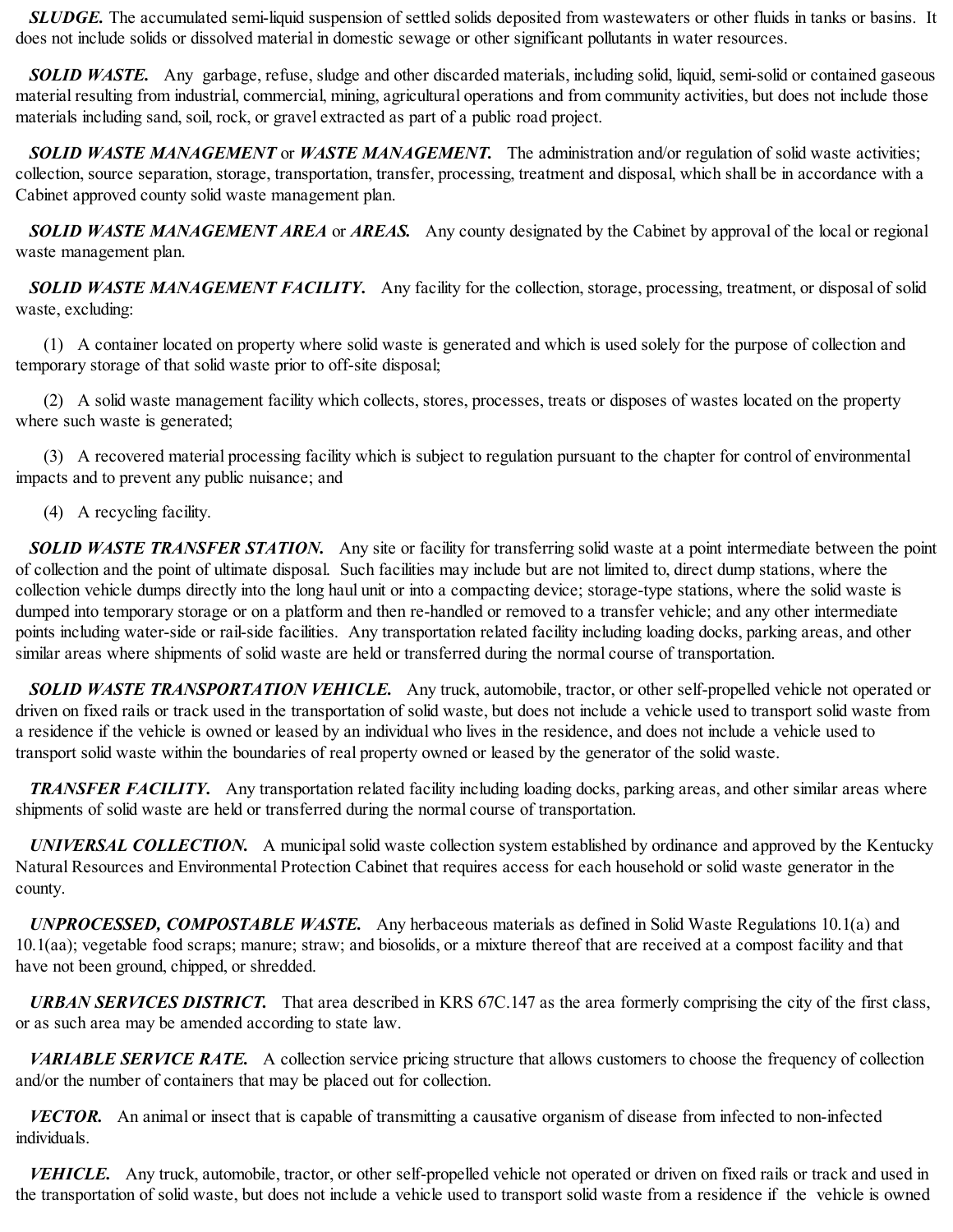or leased by an individual who lives in the residence, and does not include a vehicle used to transport solid waste within the boundaries of real property owned or leased by the generator of the solid waste.

*WASTE DISPOSAL FACILITY.* Any type of waste site or facility where the final disposition of any amount of municipalsolid waste occurs, whether or not mixed with or including other waste allowed under subtitle D of the Federal Resource Conservation and Recovery Act of 1976, as amended and includes, but is not limited to, incinerators and waste-to-energy facilities that burn municipal solid waste, and contained in residential landfills. A *WASTE DISPOSAL FACILITY* does not include a facility which is operated exclusively by a solid waste generator on property owned by the solid waste generator which accepts only industrialsolid waste from the solid waste generator or industrial solid waste generated at another facility owned and operated by the generator or wholly-owned subsidiary, or a medical waste incinerator which is owned, operated and located on the property of a hospital or university which is regulated by the Natural Resources and Environmental Protection Cabinet and used for the purpose of treatment, prior to landfill, of medical waste received from the generator exclusively or in combination with medical waste generated by professionals or facilities licensed or regulated or operated by the Commonwealth.

*WASTE HAULER.* Any person, corporation, municipal corporation, or any other entity engaged in the business of, or offering services for, the hauling, collection or transfer of solid waste within the geographic boundaries of the county.

*WASTE MANAGEMENT DISTRICT* or *DISTRICT.* The county-wide district created by the provisions of this chapter enacted under the provisions of KRS 109.041(13), KRS 109.115 and KRS 67.083(3) and operating in conformance with KRS Chapter 109 and Section 4006 of the Resource Conservation and Recovery Act of 1976 as amended (P.L. 94-580).

*YARD WASTE.* Leaves, grass and any other herbaceous or woody materials generated at residential occupancies; those ground, chipped, or shredded materials of herbaceous or woody nature accumulated in bulk by in-house commercial or institutional grounds maintenance crews or by contractors engaged in the business of residential or commercial grounds maintenance, tree trimming, leaf clearing, etc.; and any other accumulations of herbaceous materials, including Christmas trees.

(1994 Jeff. Code, § 51.01) (Jeff. Ord. 1-1991, adopted and effective 1-29-1991; Jeff. Am. Ord. 9-1991, adopted and effective 4-9- 1991; Jeff. Am. Ord. 3-1996, adopted and effective 1-23-1996; Jeff. Am. Ord. 39-2002, adopted and effective 12-10-2002; Lou. Metro Am. Ord. No. 44-2005, approved 4-19-2005)

# *WASTE MANAGEMENT DISTRICT*

#### **§ 51.100 CREATION OF DISTRICT.**

(A) There is a Waste Management District, which was created pursuant to KRS 109.041(13), KRS 109.115 and KRS 67.083(3), which includes in its jurisdiction all territory within the borders of the county and shall be called "Louisville/Jefferson County Metro Government Waste Management District."

(B) The Waste Management District shall be a continuing public entity and exist untilsuch time as dissolved or terminated by duly enacted ordinance of the Council.

(C) The fiscal year of the district shall begin on July 1 of each year and end on June 30 next following.

(1994 Jeff. Code, §§ 51.26, 51.27, 51.28) (Jeff. Ord. 16-1990, adopted and effective 12-11-1990; Lou. Metro Am. Ord. No. 44-2005, approved 4-19-2005)

### **§ 51.101 BOARD OF DIRECTORS.**

(A) The business, activities and affairs of the Waste Management District shall be managed, controlled and conducted by a Board composed of five directors appointed by the Mayor and approved by Louisville Metro Council. One director shall be a resident of and representative of the area covered by each of the three Fiscal Court Commissioner Districts. The fourth director shall be a resident of and represent the Urban Services District. The fifth director shall be an at-large resident of the county and shallserve as chairperson of the Board. One of the members shall be a resident of a rural area of the county.

(B) Except for the initial appointment to the Board, each director shallserve a two-year term and until his or her successor is appointed and qualified; the initial Board shall consist of three directors appointed for one year and two directors appointed for a full term. Thereafter, Board appointments shall be for full terms. A director is eligible to succeed himself or herself. Should a duly appointed director die, resign, be removed or refuse to act (fail to attend three successive regular meetings of the Board), appointment shall be only for the unexpired term.

(C) A director may be removed by the Mayor pursuant to KRS 65.007.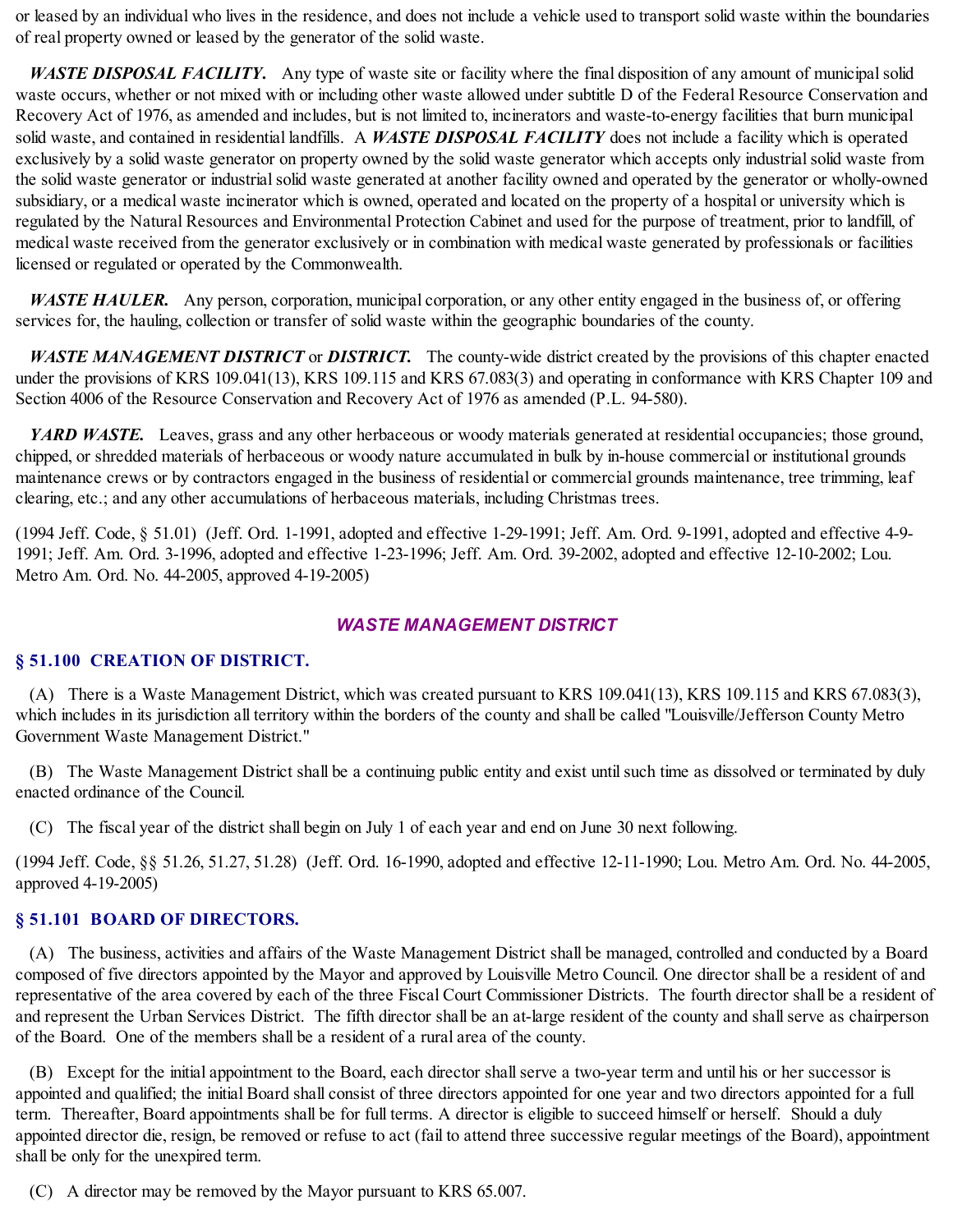(1994 Jeff. Code, § 51.29) (Jeff. Ord. 16-1990, adopted and effective 12-11-1990; Lou. Metro Am. Ord. No. 122-2003, approved 7- 18-2003; Lou. Metro Am. Ord. No. 44-2005, approved 4-19-2005; Lou. Metro Am. Ord. No. 189-2015, approved 11-12-2015)

### **§ 51.102 MEETINGS OF BOARD; QUORUM.**

(A) Regular meetings of the Board may be bi-monthly or as deemed necessary by the Board, but the Board shall meet no less than once per quarter. The Board shall fix the time and place of regular meetings. Special meetings may be called in accordance with Board rules.

(B) Three members of the Board shall constitute a quorum, and the affirmative vote of at least three members of the Board shall be necessary for the adoption of any motion, measure or resolution.

(1994 Jeff. Code, § 51.30) (Jeff. Ord. 16-1990, adopted and effective 12-11-1990; Jeff. Am. Ord. 25-1996, adopted and effective 8- 20-1996; Lou. Metro Am. Ord. No. 44-2005, approved 4-19-2005)

### **§ 51.103 OPERATION OF BOARD; ADOPTION OF BYLAWS.**

(A) The Board shall adopt such bylaws and other rules, as it deems necessary for its organization, proceedings and staffing consistent with the laws, ordinances and resolutions of the Commonwealth of Kentucky and Metro Government.

(B) The Board shall operate under a budget and uniform accounting system as required by law, including the filing and publishing of annual statements.

(1994 Jeff. Code, § 51.31) (Jeff. Ord. 16-1990, adopted and effective 12-11-1990; Lou. Metro Am. Ord. No. 44-2005, approved 4- 19-2005)

#### **§ 51.104 COMMITTEES.**

(A) The Board shall create at least one standing committee for the purpose of securing regular input on solid waste management issues. In creation of this committee, the board shall attempt to ensure representation from at least the following groups: governmental agencies concerned with solid waste regulation; incorporated cities within the county; the localsolid waste collection/disposal industry; citizens at large, including representatives of environmental groups.

(B) The Board may create additional committees for such purposes and needs as may arise in the performance of the Board's duties.

(1994 Jeff. Code, § 51.32) (Jeff. Ord. 16-1990, adopted and effective 12-11-1990; Jeff. Am. Ord. 4-1993, adopted and effective 2- 23-1993; Lou. Metro Am. Ord. No. 44-2005, approved 4-19-2005)

#### **§ 51.105 POWERS AND DUTIES OF WASTE MANAGEMENT DISTRICT.**

(A) The Waste Management District shall have those powers and duties assigned to solid waste management districts under KRS 68.178 and KRS Chapters109 and 224, as such statutes may be amended and supplemented from time to time, which powers include, but are not limited to, the powers and duties set forth in this subchapter.

(B) Preparation and submission to the Cabinet, as the Cabinet may require from time to time, solid waste management plans and revisions and amendments thereto for Metro Government;

(C) The planning, initiating, acquiring, constructing, maintaining and operating of solid waste management facilities;

(D) The authority to condemn land necessary for the acquisition of solid waste management facilities pursuant to the Eminent Domain Act of Kentucky and to exercise police power in respect thereto;

(E) The authority set forth in KRS Chapter 58 to issue bonds and other instruments of indebtedness at private or public sale for the purpose of financing and refinancing solid waste management facilities;

(F) The authority to promulgate regulations as to the licensure, construction, maintenance and operation of solid waste management facilities, including requiring the use of one or more solid waste management facilities by persons within Metro Government or designated ordinances thereof;

(G) The right to sue and be sued and to make contracts, including, but not limited to, long-term contracts and contracts with other districts, counties, cities and other governmental agencies directed toward the establishment of a multi-county or regional solid waste management area;

(H) The right to charge reasonable fees and rentals for providing and/or regulating solid waste management facilities in order to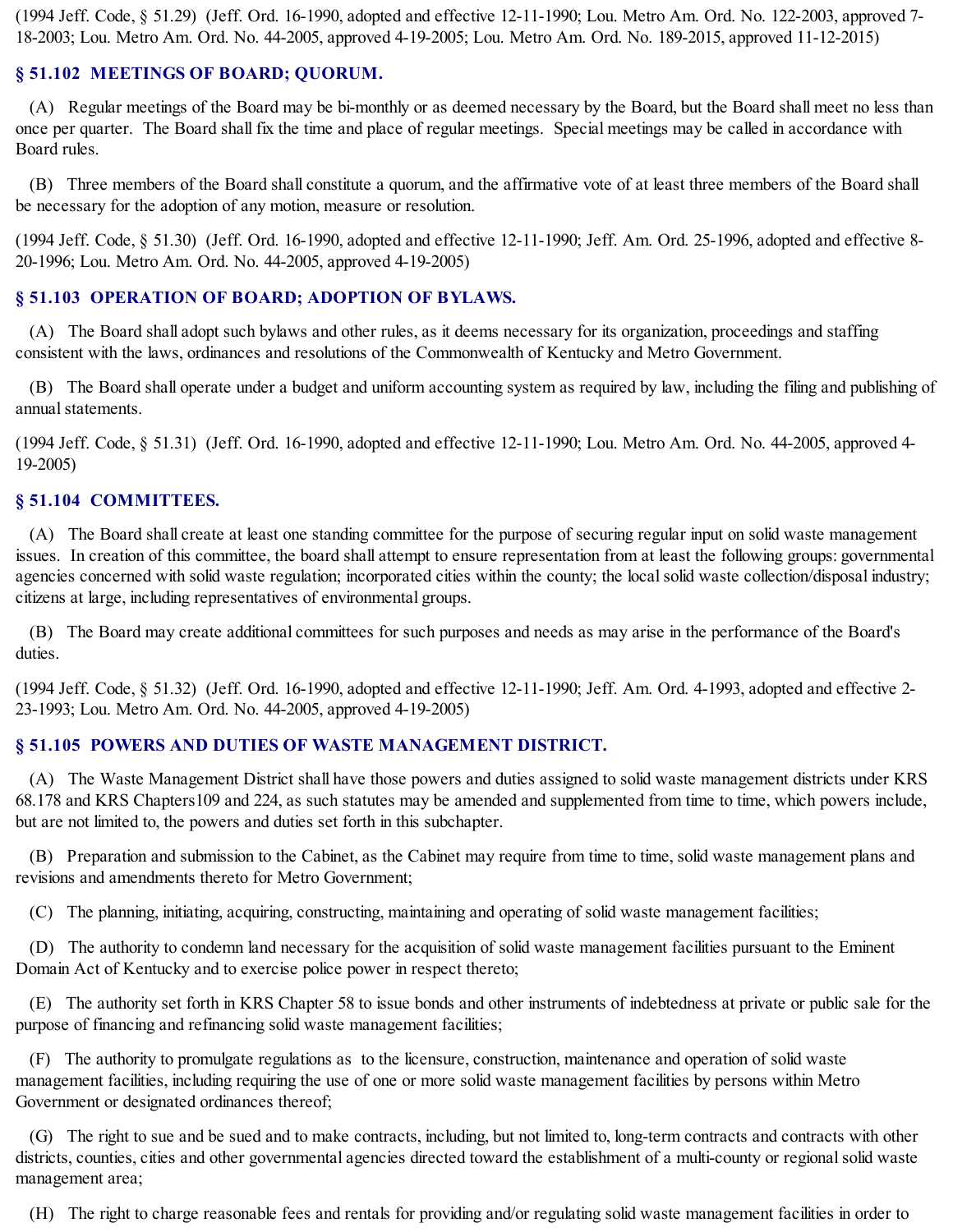finance the District's operations, service its indebtedness and provide adequate funds for facility replacement. KRS 68.178 provides that the fiscal court of any county may license off-site waste management facilities located within the county with the imposition of a license fee. Therefore, pursuant to KRS 67C.101, the Metro Government has the authority to impose license fees. The Metro Government has assigned to the Louisville/Jefferson County Waste Management District all powers or duties given to it by KRS 68.178;

(I) The right to acquire by bequest, gift, grant or purchase such real and personal property or any interest therein as may be deemed appropriate in its area of operation, title to any such property to be in the name of and vested in the District;

(J) The Waste Management District Board shall provide a universal collection program, pursuant to KRS Chapter 224, for all municipalsolid waste in the county, provided, however, the Board may assure access to the collection system through a registration program of waste haulers or by contracting with a person, county, or city or a combination thereof, for the entire county or portions thereof, as deemed to be in the best interest of the Metro Government; and

(K) The Waste Management District Board may adopt such rules and regulations as are necessary to carry out the purposes for which the Waste Management District was created and necessary for the adequate management of solid waste in a manner adequate to protect the public health and consistent with such rules and regulations as may be promulgated by the Cabinet.

(L) All regulations promulgated by the Waste Management District Board shall be filed with the Louisville Metro Council Clerk within three business days of approval.

(1994 Jeff. Code, § 51.33) (Jeff. Ord. 16-1990, adopted and effective 12-11-1990; Jeff. Am. Ord. 4-1993, adopted and effective 2- 23-1993; Lou. Metro Am. Ord. No. 44-2004, approved 4-19-2005; Lou. Metro Am. Ord. No. 189-2015, approved 11-12-2015)

### **§ 51.106 DISTRICT AS SOLID WASTE MANAGEMENT AREA.**

The Louisville/Jefferson County Metro Government Waste Management District succeeds to the county's and Jefferson County Waste Management District's designation by the Cabinet as the solid waste management area within and for the geographical boundaries of the county. The District is charged with the responsibility for submitting, amending and/or updating on behalf of Metro Government the 1987 Cabinet-approved solid waste management plan and any and allsubsequent plans.

(1994 Jeff. Code, § 51.34) (Jeff. Ord. 16-1990, adopted and effective 12-11-1990; Lou. Metro Am. Ord. No. 44-2005, approved 4- 19-2005)

### **§ 51.107 WASTE MANAGEMENT DISTRICT; AUTHORITY AND RESPONSIBILITY.**

(A) *Enforcement.* Authority for supervising and enforcing the provisions of Chapter 51 is expressly delegated to the Waste Management District. The Waste Management District may delegate certain responsibilities of this chapter to the Director of Health, IPL, or other Metro Government agencies or departments.

(B) *Duties.* It shall be the responsibility of the Waste Management District to:

(1) Supervise the execution of all applicable laws, rules and regulations pertaining to solid waste management.

- (2) Investigate all violations and grievances reported.
- (3) Issue orders for corrections of violations of this chapter.
- (4) Institute necessary proceedings to prosecute violations of this chapter.

(5) Establish procedures and to enforce regulations concerning matters pertaining to licensing and fees to be charged therefore, in conformity with regulations of the Kentucky Natural Resources and Environmental Protection Cabinet and any other applicable law or regulation.

(C) The Metro Government shall provide allstaff support; including the hiring of an Executive Director of the District, through its officers, assistants, clerks, deputies, and employees. The staff of the Waste Management District, including the Executive Director, shall be deemed Metro Government employees and shall be subject to the control of the Mayor.

(D) The Metro Government shall continue to assume full funding responsibility, administrative responsibility, and fiscal control for the Waste Management District.

(1994 Jeff. Code, § 51.09) (Jeff. Ord. 1-1991, adopted and effective 1-29-1991; Jeff. Am. Ord. 3-1996, adopted and effective 1-23- 1996; Lou. Metro Am. Ord. No. 44-2005, approved 4-19-2005)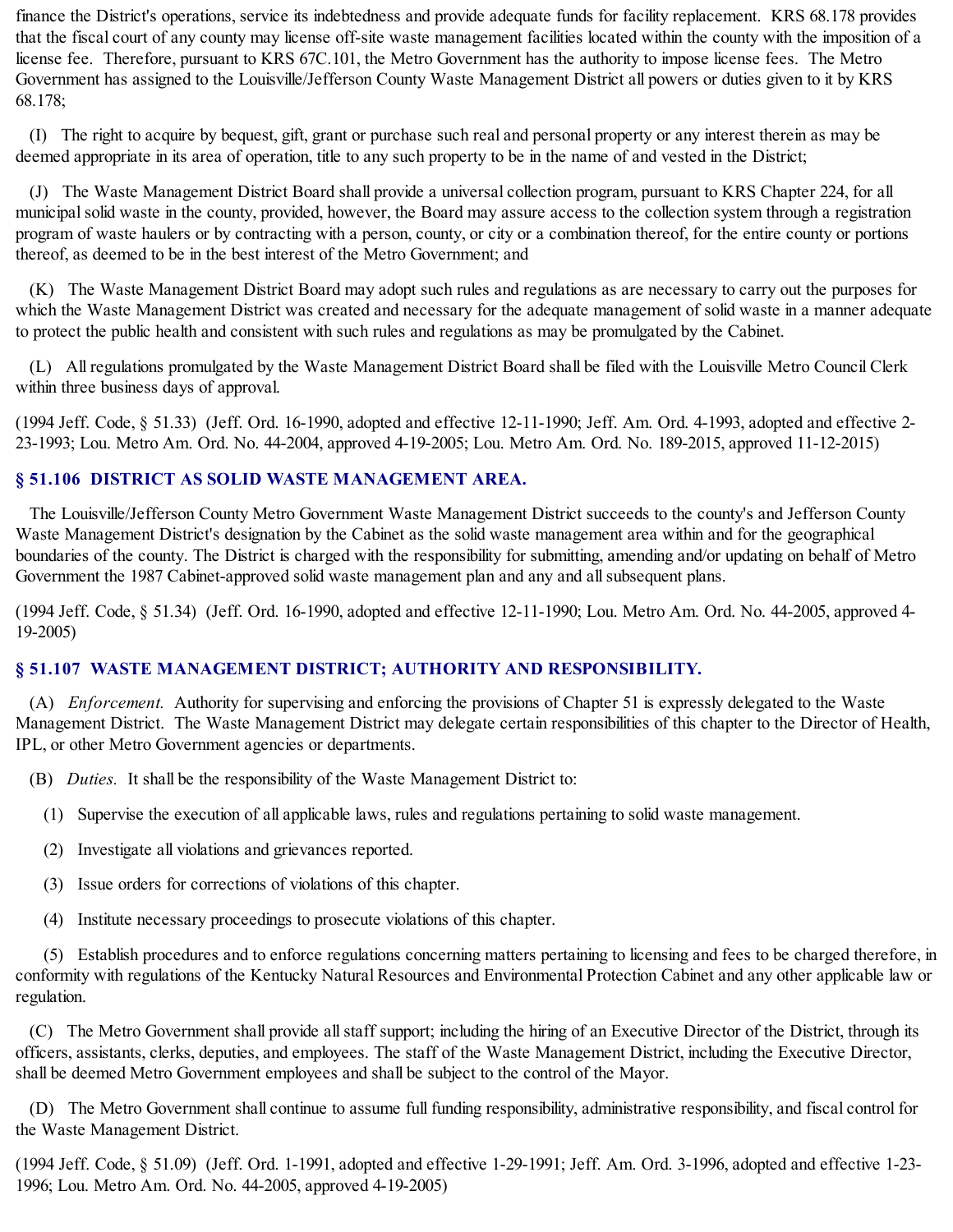#### **§ 51.108 EXECUTIVE DIRECTOR OF DISTRICT.**

The Executive Director of the Waste Management District:

- (A) Directs the staff in drafting and implementing the solid waste management plan for Metro Government;
- (B) Acts as designated Solid Waste Coordinator for Metro Government per KRS Chapter 224;
- (C) Directs staff in:
	- (1) Drafting rules and regulations to be enforced for licensing solid waste management facilities, waste haulers and junkyards;
	- (2) Developing and implementing strategies and programs to promote waste reduction and recycling;

(3) Operates drop-off centers for recyclables and other such programs as necessary for the promotion of waste reduction, recycling and reuse.

(D) Acts as liaison to the Louisville/Jefferson County Waste Management District Board of Directors.

(Lou. Metro Ord. No. 26-2004, approved 3-18-2004; Lou. Metro Am. Ord. No. 44-2005, approved 4-19-2005)

# *OFF-SITE WASTE MANAGEMENT FACILITIES*

#### **§ 51.200 LICENSING.**

(A) All persons involved in the business of operating an off-site waste management facility within the county shall be licensed with the District pursuant to regulations duly adopted by the Board of Directors.

(B) The off-site waste management facility license shall consist, in part, of the filing of a quarterly annual report with the District pursuant to regulations duly adopted by the Board of Directors.

- (C) Types of facilities:
	- (1) Off-site waste management facilities shall be classified and licensed in one or more of the following categories:
		- (a) Landfill;
		- (b) Solid waste management facility other than a landfill;
		- (c) Waste disposal facility other than a landfill;
		- (d) Recycling facility; or
		- (e) Composting facility.

(2) The Department shall make available a form listing the information required in this regulation to any person wishing to apply for a license to operate an off-site waste management facility. These forms may be obtained, inspected or copied at the Department.

(1994 Jeff. Code, § 51.50) (Jeff. Ord. 3-1996, adopted and effective 1-23-1996; Lou. Metro Am. Ord. No. 44-2005, approved 4-19- 2005)

### **§ 51.201 FEE SCHEDULE.**

(A) Pursuant to the authority granted by KRS 68.178(1) and in conformity with the home rule power granted to Metro Government, there is hereby imposed an annual license fee for the operation of a recycling facility, solid waste management facility, landfill or waste disposal facility, or other waste management business.

(B) The fees for these specific licenses are as follows:

### *Type of Facility License Fee*

Landfill 5% per annum of the facility's gross receipts

Waste disposal facilities, other than a landfill or recycling facility 2% per annum of the facility's gross receipts Solid waste management facilities 2% per annum of the facility's gross receipts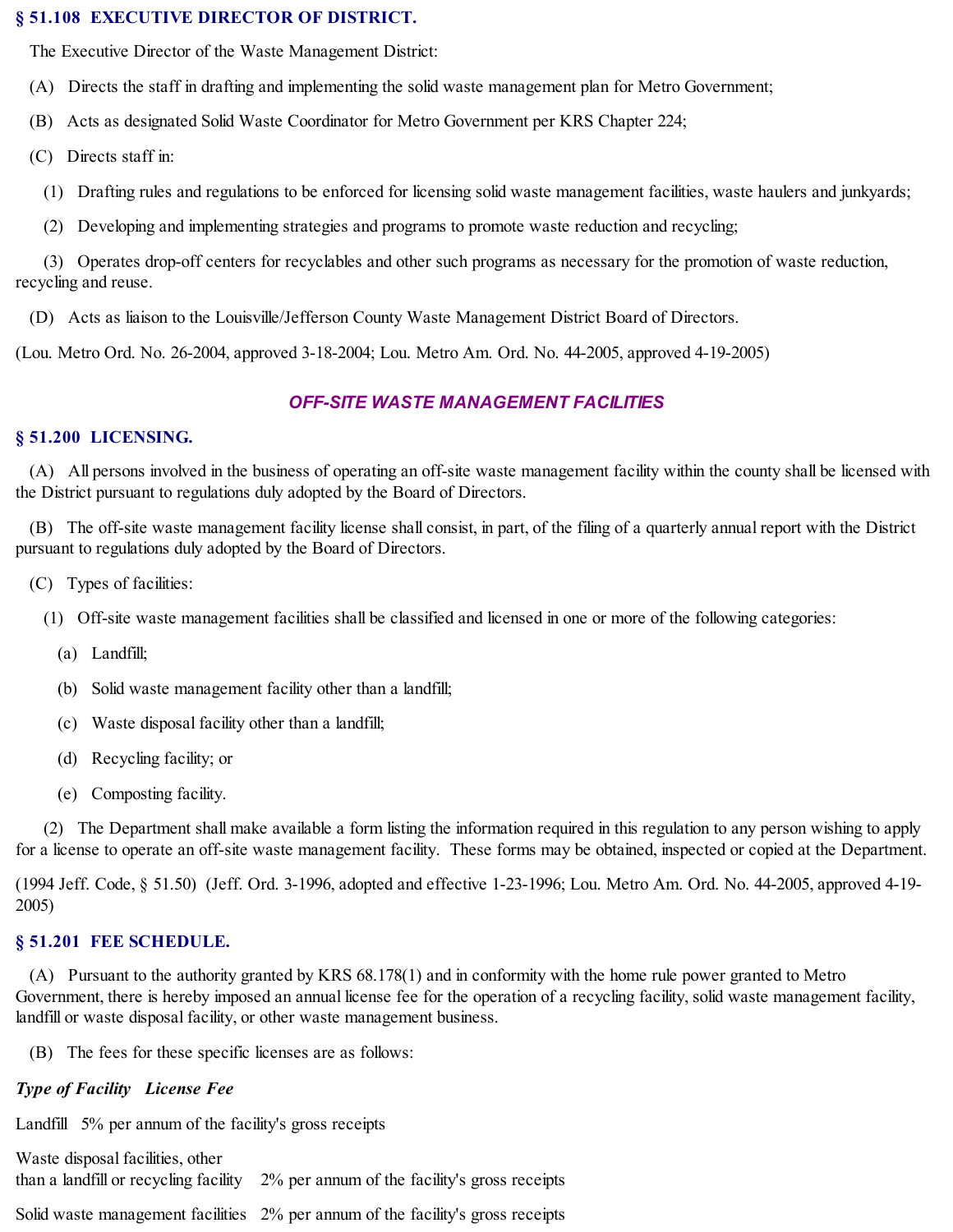Recycling and composting facilities \$100 application fee and \$100 annual renewal fee

Waste haulers \$100 a year plus \$10 per truck

(C) No license fees may be collected from the Metro Government solid waste collection trucks hauling solid waste to a landfill or transfer station and the license fees provided for in this section shall not be collected from a landfill or transfer station on solid waste brought into a landfill or transfer station by Metro Government trucks.

(1994 Jeff. Code, § 51.51) (Jeff. Ord. 19-1994, adopted and effective 7-26-1994; Lou. Metro Am. Ord. No. 26-2004, approved 3-18- 2004; Lou. Metro Am. Ord. No. 44-2005, approved 4-19-2005)

### **§ 51.202 COLLECTION OF FEES; REGULATORY AUTHORITY.**

(A) The Board is hereby designated the agent of the Metro Government to issue licenses and collect and manage the license fees prescribed by § 51.201.

(B) The Board shall establish regulations providing the implementation of this subchapter, the issuance of licenses, collection of the license fees imposed herein, and the assessment of interest at the legal rate, and penalties not to exceed \$1,000 or the statutory maximum, whichever is greater, per day, for any failure to pay the fees imposed.

(C) Departmental action:

- (1) The Department shall within 45 days of receipt of an application:
	- (a) Approve the application to operate an off-site solid waste management facility;
	- (b) Disapprove the application; or
	- (c) Request additional information from the applicant.

(2) The Department shall not issue a license to any applicant who has not filed a fully completed application form.

(D) The Department shall collect the licensing fees prescribed by  $\S$  51.201 and deposit all funds received into the Metro Government's general fund which funds shall be credited to the Louisville/Jefferson County Solid Waste Management District. Money unexpended at the close of the fiscal year shall not lapse, but shall be carried forward for future use.

(1994 Jeff. Code, § 51.52) (Jeff. Ord. 19-1994, adopted and effective 7-26-1994; Lou. Metro Am. Ord. No. 44-2005, approved 4-19- 2005)

### **§ 51.203 TIME OF PAYMENT.**

(A) Receipt-based fees imposed by this chapter shall be paid quarterly on January 30th, April 30th, July 31st, and October 31st for the gross receipts received during the preceding quarter and shall be reported on a form provided by the Board.

(B) Annual renewal fees imposed by this subchapter shall be due and payable on or before July 31 of each year.

(1994 Jeff. Code, § 51.53) (Jeff. Ord. 19-1994, adopted and effective 7-26-1994; Lou. Metro Am. Ord. No. 44-2005, approved 4-19- 2005)

# *LICENSE APPLICATIONS, FEES AND REPORTS*

### **§ 51.204 LANDFILL.**

- (A) *Landfill license application.*
	- (1) An applicant for a license to operate a landfillshall apply to the Department, at it's designated address.
	- (2) The following information shall be provided in or with the application:
		- (a) Name in which license is sought;
		- (b) Business address, including street address, and zip code;
		- (c) Telephone number;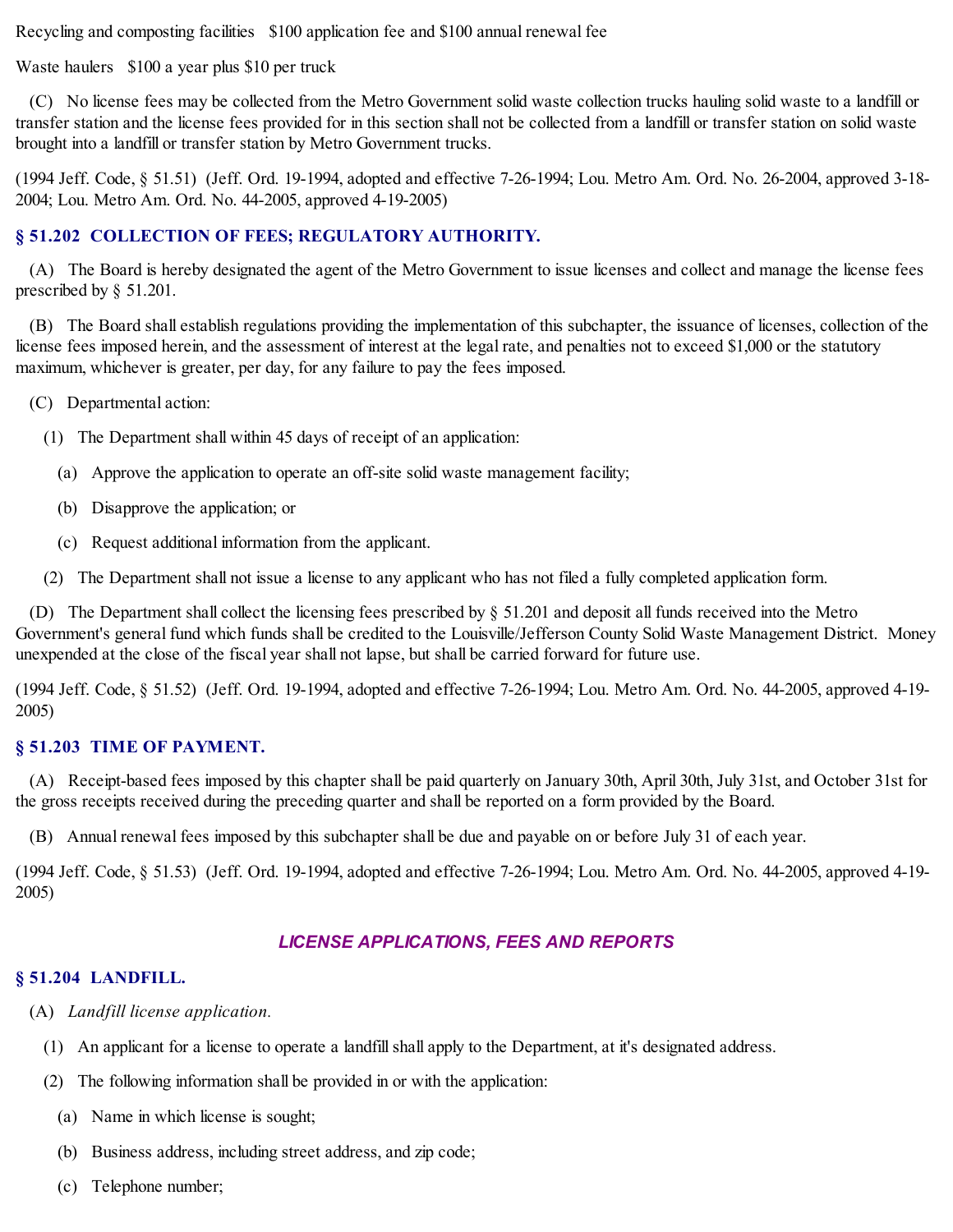(d) Name of a natural person who is either the applicant, or an officer of the applicant, position of this person, either the Social Security number or a complete set of fingerprints of this person and home address of this person;

(e) The location(s) of the facility sought to be licensed;

(f) The type of permit issued by the Cabinet for the facility sought to be licensed, the Kentucky Division of Waste Management permit number and the date said permit was issued or renewed;

(g) A statement that the applicant does now have, or is in the process of obtaining, comprehensive general liability insurance, for all locations of said facility;

(h) A statement of whether the applicant or any corporate officer or principalstockholder thereof has ever been convicted of a felony; and

(i) If the applicant is a Kentucky corporation, a copy of the corporation's certificate of good standing from the Kentucky Secretary of State, or if a foreign corporation, a certificate to do business in Kentucky from the Kentucky Secretary of State, shall be submitted with the application. These certificates shall not be more than 30 days old at the time the application is submitted. All corporations, whether foreign or domestic, shall submit a list of persons who own 10% or more of the corporation's outstanding stock.

(j) If the applicant is doing business under an assumed name, it shall provide proof with the application that the assumed name has been registered with the appropriate county clerk's office.

(k) If the application is for a new facility, applicant shall provide a description of the owner/operator's prior experience in the ownership and operation of a landfill(s), wherever situated. The description shall include a record of compliance with federal, state and local laws and regulations applicable to the operation of a landfill and, with respect to the owner/operator, such description shall disclose:

1. Any administrative, criminal, civil action pending against it, him or her, alleging a violation of any federal, state or local law or regulation concerning a landfill, the protection of public health and safety or the environment;

2. For the five-year period immediately preceding the date of filing of the application, whether the owner/operator has been convicted of a crime, entered a plea of guilty, a plea of nolo contendere or such other plea of no contest to a felony or misdemeanor charge, been held liable in a civil or administrative action, or agreed to the payment of any civil penalties or monies as a part of the final disposition of any civil, administrative or criminal proceeding involving the violation of any federal, state or local law or regulation applicable to the management of a landfill and the protection of public health and safety or the environment.

- (3) The official signing on behalf of the applicant shall:
	- (a) Be sworn;
	- (b) State that he or she has the authority to represent the applicant;
	- (c) State that the information is true and correct to the best of his or her knowledge and belief; and
	- (d) Have his or her signature and oath notarized.

### (B) *Landfill license fee.*

- (1) The license fee for operating a landfillshall be up to 5% per annum of the facility's gross receipts.
- (2) The licensing fee shall be determined by multiplying the gross receipts of the facility in each quarter of the year by up to 5%.

(3) The landfill licensing fee shall be paid quarterly and shall be due on April 30, July 31, October 31 and January 31 for the preceding quarter. The fee shall be paid to the Department, at its designated address.

(C) *Required reporting.*

(1) The licensee shall file a quarter-annual report with the Department which shall accompany payment of the licensing fee and which shall be on a form supplied by the Department, which shall include the following information:

- (a) The name, business address and federal tax identification number of the business;
- (b) The business's tax year; e.g., fiscal year or calendar year;
- (c) The address and type of facility for which the report is made;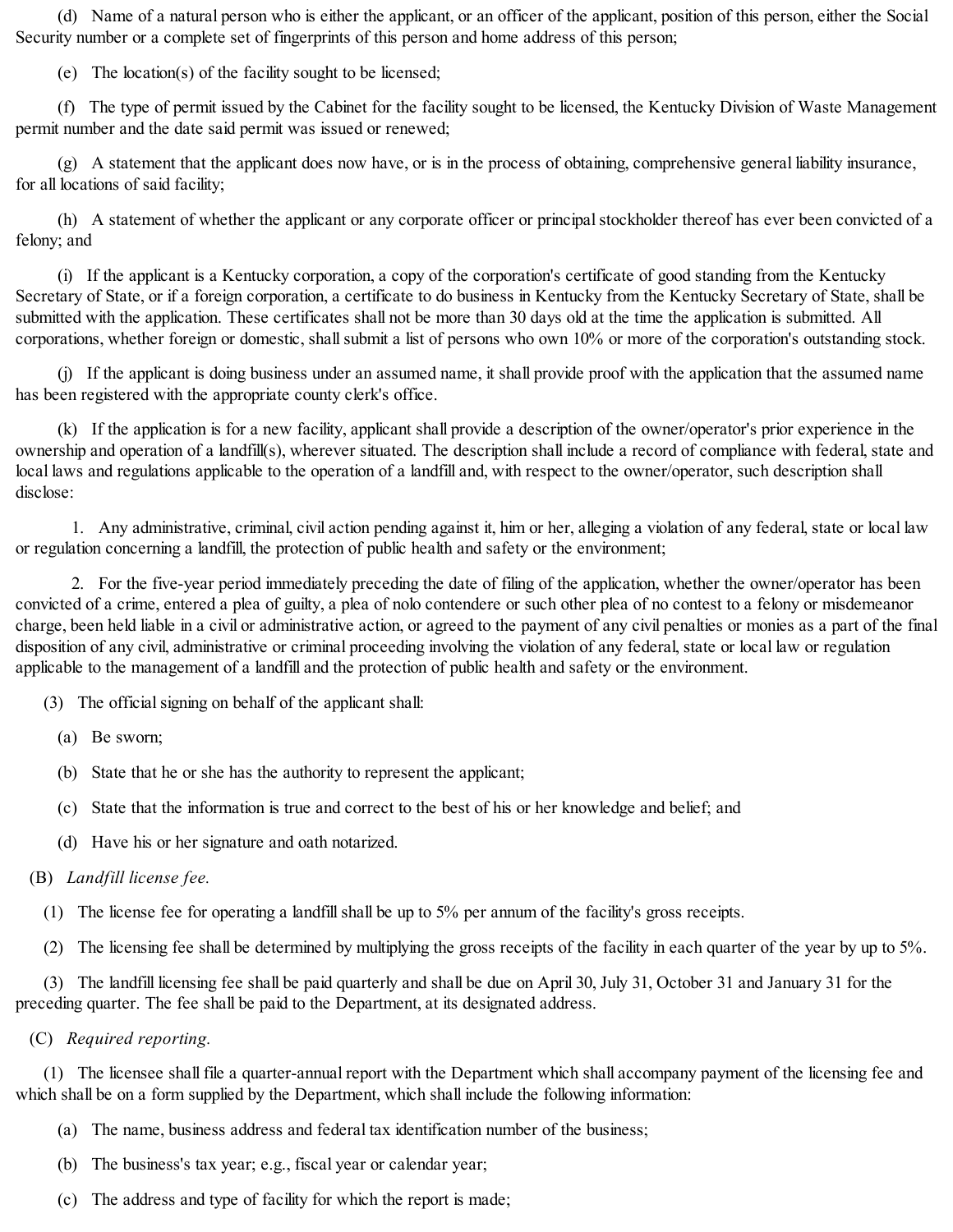(d) The gross receipts of the facility for the preceding quarter of the year;

(e) Copy of the Quarterly Landfill Waste Quantity Report (DEP 7046) that is filed with the Kentucky Division of Waste Management;

(f) Tons of materials (if any) recycled at the facility for the reporting period;

(g) Copies of any Kentucky Division of Waste Management Notice of Violation for Non-Compliance for said facility received during the reporting period.

(2) Annually, on April 30, or on the quarterly licensing fee due date closest to the due date of the business's annual federal income tax return, the licensee shall file with the Department, a copy of the form, schedule or other page of its federal tax return showing the gross receipts of the business reported to the federal government for the preceding year.

(3) The quarter-annual reports shall be signed by an official of the licensee who has the authority to represent the licensee and who shall attest, under penalties of perjury, that the information contained in the report is true, correct and complete to the best of the official's knowledge and belief.

(Lou. Metro Ord. No. 44-2005, approved 4-19-2005)

# **§ 51.205 OFF-SITE SOLID WASTE MANAGEMENT FACILITY OTHER THAN A LANDFILL.**

(A) *Off-site solid waste management facility other than a landfill license application.*

(1) An applicant for a license to operate an off-site solid waste management facility, other than a landfill, shall apply to the Department, at its designated address.

(2) The following information shall be provided in or with the application:

(a) Name in which license is sought;

(b) Business address, including street address, and zip code;

(c) Telephone number;

(d) Name of a natural person who is either the applicant, or an officer of the applicant, position of this person, either the Social Security number or a complete set of fingerprints of this person and home address of this person;

(e) The location(s) of the facility sought to be licensed;

(f) The type of permit issued by the Cabinet for the facility sought to be licensed, the Kentucky Division of Waste Management permit number and the date said permit was issued or renewed;

(g) A statement that the applicant does now have, or is in the process of obtaining, comprehensive general liability insurance, for all locations of said facility;

(h) A statement of whether the applicant or any corporate officer or principalstockholder thereof has ever been convicted of a felony; and

(i) If the applicant is a Kentucky corporation, a copy of the corporation's certificate of good standing from the Kentucky Secretary of State, or if a foreign corporation, a certificate to do business in Kentucky from the Kentucky Secretary of State, shall be submitted with the application. These certificates shall not be more than 30 days old at the time the application is submitted. All corporations, whether foreign or domestic, shall submit a list of persons who own 10% or more of the corporation's outstanding stock.

(j) If the applicant is doing business under an assumed name, it shall provide proof with the application that the assumed name has been registered with the appropriate county clerk's office.

(k) If the application is for a new facility, applicant shall provide a description of the owner/operator's prior experience in the ownership and operation of an off-site solid waste management facility other than a landfill, wherever situated. The description shall include a record of compliance with federal, state and local laws and regulations applicable to the operation of an off-site solid waste management facility, other than a landfill and, with respect to the owner/operator, such description shall disclose:

1. Any administrative, criminal, civil action pending against it, him or her, alleging a violation of any federal, state or local law or regulation concerning an off-site solid waste management facility, other than a landfill, the protection of public health and safety or the environment;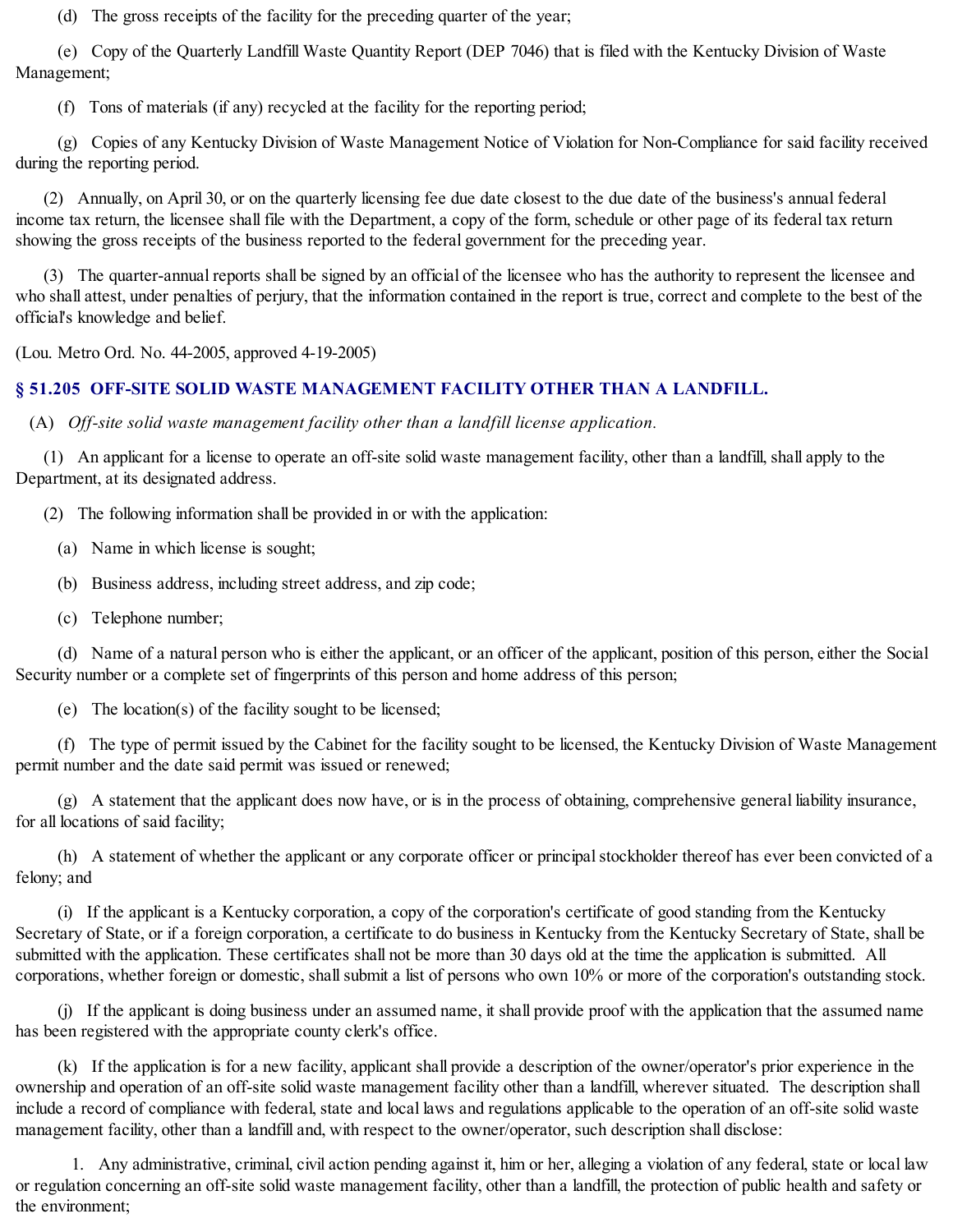2. For the five-year period immediately preceding the date of filing of the application, whether the owner/operator has been convicted of a crime, entered a plea of guilty, a plea of nolo contendere or such other plea of no contest to a felony or misdemeanor charge, been held liable in a civil or administrative action, or agreed to the payment of any civil penalties or monies as a part of the final disposition of any civil, administrative or criminal proceeding involving the violation of any federal, state or local law or regulation applicable to the management of an off-site solid waste management facility other than a landfill and the protection of public health and safety or the environment.

(3) The official signing on behalf of the applicant shall:

- (a) Be sworn;
- (b) State that he or she has the authority to represent the applicant;
- (c) State that the information is true and correct to the best of his or her knowledge and belief;
- (d) Have his or her signature and oath notarized.

(B) *Off-site solid waste management facility other than a landfill license fee.*

(1) The license fee for operating an off-site solid waste management facility other than a landfillshall be 2% per annum of gross receipts.

(2) The licensing fee shall be determined by multiplying the gross receipts of the facility in each quarter of the year by 2%.

(3) The licensing fee for an off-site solid waste management facility other than a landfill, shall be paid quarterly and shall be due on April 30, July 31, October 31 and January 31 for the preceding quarter. The fee shall be paid to the Department, at it's designated address.

### (C) *Required reporting.*

(1) The licensee shall file a quarter-annual report with the Department which shall accompany payment of the licensing fee and which shall be on a form supplied by the Department that shall include the following information:

(a) The name, business address and federal tax identification number of the business:

- (b) The business's tax year; e.g., fiscal year or calendar year;
- (c) The address and type of facility for which the report is made;
- (d) The gross receipts of the facility for the preceding quarter of the year;

(e) Copy of the Quarterly Transfer Station/Convenience Center Waste Quantity Report (DEP 7076) that is filed with the Kentucky Division of Waste Management;

(f) Copies of any Kentucky Division of Waste Management Notice of Violation for Non-Compliance for said facility received during the reporting period.

(2) Annually, on April 30, or on the quarterly licensing fee due date closest to the due date of the business's annual federal income tax return, the licensee shall file with the Department, a copy of the form, schedule or other page of its federal tax return showing the gross receipts of the business reported to the federal government for the preceding year.

(3) The quarter-annual reports shall be signed by an official of the licensee who has the authority to represent the licensee and who shall attest, under penalties of perjury, that the information contained in the report is true, correct and complete to the best of the official's knowledge and belief.

(Lou. Metro Ord. No. 44-2005, approved 4-19-2005)

# **§ 51.206 RECYCLING FACILITY.**

- (A) *Recycling facility license application.*
	- (1) An applicant for a license to operate a recycling facility shall apply to the Department, at its designated address.
	- (2) The following information shall be provided in or with the application:
		- (a) Name in which license is sought;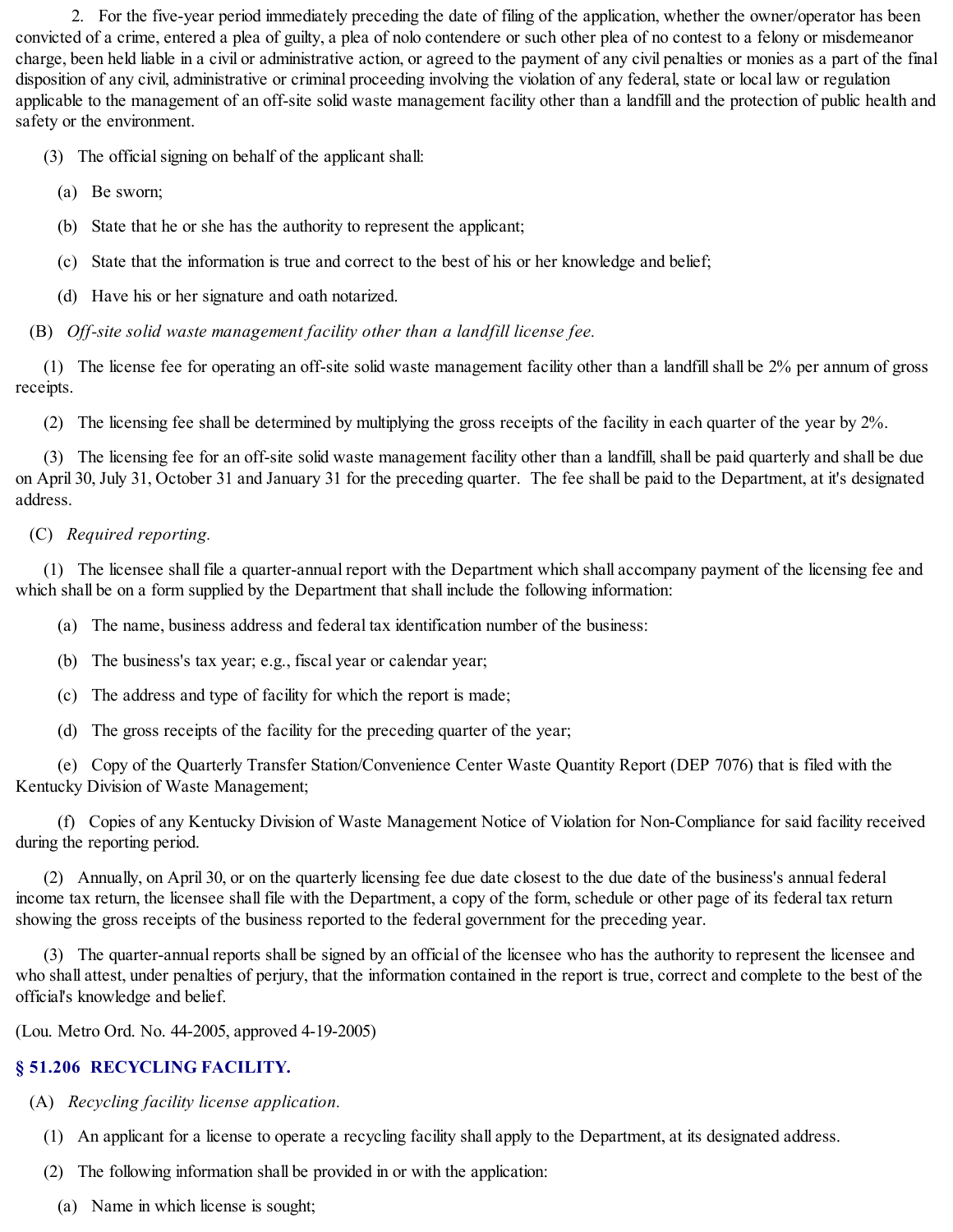(b) Business address, including street address, and zip code;

(c) Telephone number;

(d) Name of a natural person who is either the applicant, or an officer of the applicant, position of this person, either the Social Security number or a complete set of fingerprints of this person and home address of this person;

(e) The location(s) of the facility sought to be licensed;

(f) The type of permit issued by the Cabinet for the facility sought to be licensed, the Kentucky Division of Waste Management permit number and the date said permit was issued or renewed;

(g) A statement that the applicant does now have, or is in the process of obtaining, comprehensive general liability insurance, for all locations of said facility;

(h) A statement of whether the applicant or any corporate officer or principalstockholder thereof has ever been convicted of a felony; and

(i) If the applicant is a Kentucky corporation, a copy of the corporation's certificate of good standing from the Kentucky Secretary of State, or if a foreign corporation, a certificate to do business in Kentucky from the Kentucky Secretary of State, shall be submitted with the application. These certificates shall not be more than 30 days old at the time the application is submitted. All corporations, whether foreign or domestic, shall submit a list of persons who own 10% or more of the corporation's outstanding stock.

(j) If the applicant is doing business under an assumed name, it shall provide proof with the application that the assumed name has been registered with the appropriate county clerk's office.

(k) If the application is for a new facility, applicant shall provide a description of the owner/operator's prior experience in the ownership and operation of a recycling facility, wherever situated. The description shall include a record of compliance with federal, state and local laws and regulations applicable to the operation of a recycling facility and, with respect to the owner/operator, such description shall disclose:

1. Any administrative, criminal, civil action pending against it, him or her, alleging a violation of any federal, state or local law or regulation concerning a recycling facility, the protection of public health and safety or the environment;

2. For the five-year period immediately preceding the date of filing of the application, whether the owner/operator has been convicted of a crime, entered a plea of guilty, a plea of nolo contendere or such other plea of no contest to a felony or misdemeanor charge, been held liable in a civil or administrative action, or agreed to the payment of any civil penalties or monies as a part of the final disposition of any civil, administrative or criminal proceeding involving the violation of any federal, state or local law or regulation applicable to the management of a recycling facility and the protection of public health and safety or the environment.

(3) The official signing on behalf of the applicant shall:

- (a) Be sworn;
- (b) State that he or she has the authority to represent the applicant;
- (c) State that the information is true and correct to the best of his or her knowledge and belief; and
- (d) Have his or her signature and oath notarized.

(B) *Recycling facility license fee.* The license fee for operating a recycling facility shall be \$100 per year. The annual renewal fee shall be due and payable on or before July 31 of each year.

(C) *Required reporting.*

(1) The licensee shall file a quarter-annual report with the Department, which shall be on a form supplied by the Department that shall include the following information:

- (a) The name, business address and federal tax identification number of the business;
- (b) The address and type of facility for which the report is made;

(c) Copy of the Quarterly Registered Permit-by-Rule Recycling Waste Quantity Report (DEP 7081) that is filed with the Kentucky Division of Waste Management;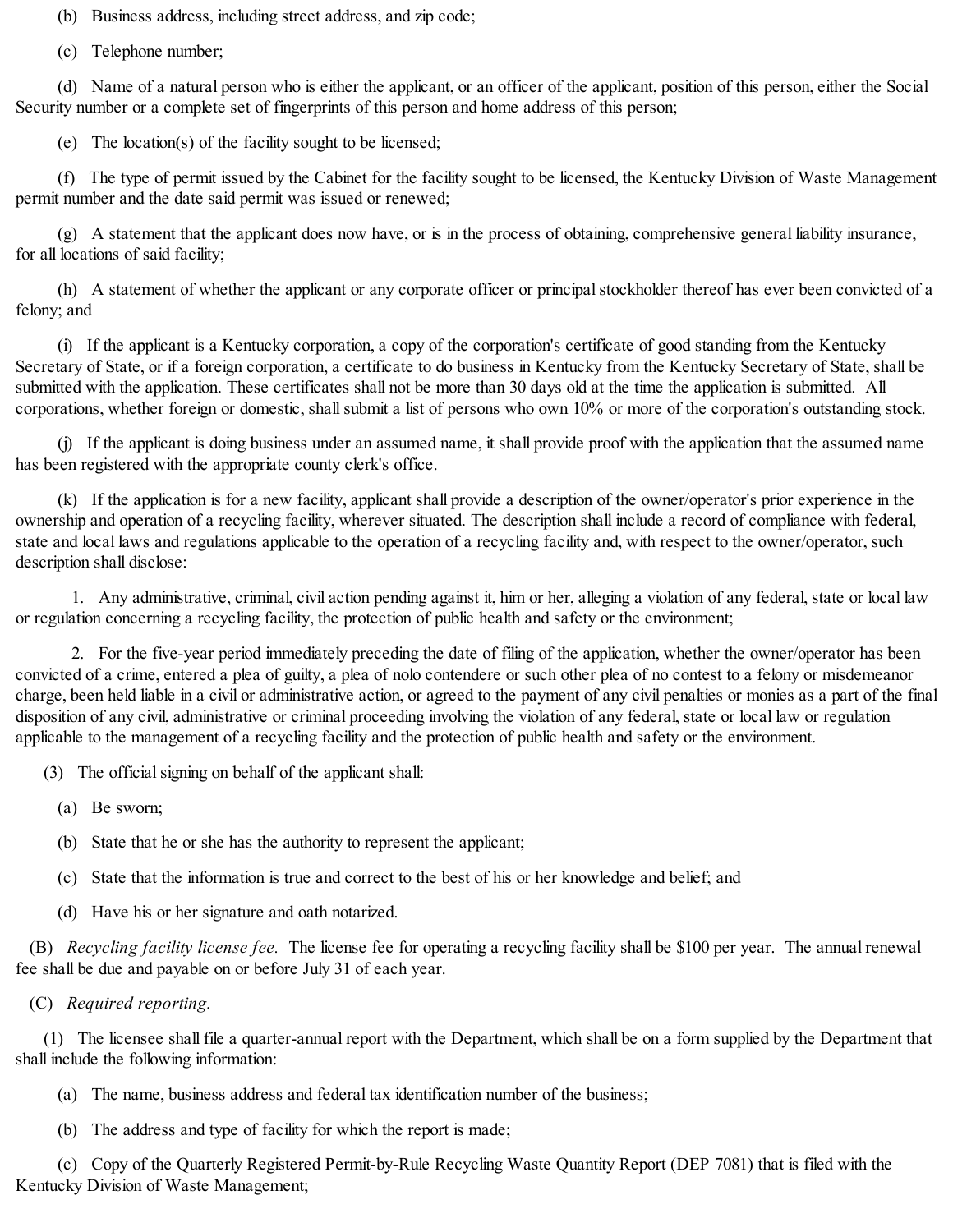(d) Copies of any Kentucky Division of Waste Management Notice of Violation for Non-Compliance for said facility received during the reporting period.

(2) The quarter-annual reports shall be signed by an official of the licensee who has the authority to represent the licensee and who shall attest, under penalties of perjury, that the information contained in the report is true, correct and complete to the best of the official's knowledge and belief.

(Lou. Metro Ord. No. 44-2005, approved 4-19-2005)

#### **§ 51.207 COMPOSTING FACILITY.**

(A) *Composting facility license application.*

- (1) An applicant for a license to operate a composting facility shall apply to the Department, at its designated address.
- (2) The following information shall be provided in or with the application:
	- (a) Name in which license is sought;
	- (b) Business address, including street address, and zip code;
	- (c) Telephone number;

(d) Name of a natural person who is either the applicant, or an officer of the applicant, position of this person, either the Social Security number or a complete set of fingerprints of this person and home address of this person;

(e) The location(s) of the facility sought to be licensed;

(f) The type of permit issued by the Cabinet for the facility sought to be licensed, the Kentucky Division of Waste Management permit number and the date said permit was issued or renewed;

(g) A statement that the applicant does now have, or is in the process of obtaining, comprehensive general liability insurance, for all locations of said facility;

(h) A statement of whether the applicant or any corporate officer or principalstockholder thereof has ever been convicted of a felony; and

(i) If the applicant is a Kentucky corporation, a copy of the corporation's certificate of good standing from the Kentucky Secretary of State, or if a foreign corporation, a certificate to do business in Kentucky from the Kentucky Secretary of State, shall be submitted with the application. These certificates shall not be more than 30 days old at the time the application is submitted. All corporations, whether foreign or domestic, shall submit a list of persons who own 10% or more of the corporation's outstanding stock.

(j) If the applicant is doing business under an assumed name, it shall provide proof with the application that the assumed name has been registered with the appropriate county clerk's office.

(k) If the application is for a new facility, applicant shall provide a description of the owner/operator's prior experience in the ownership and operation of a composting facility, wherever situated. The description shall include a record of compliance with federal, state and local laws and regulations applicable to the operation of a composting facility and, with respect to the owner/operator, such description shall disclose:

1. Any administrative, criminal, civil action pending against it, him or her, alleging a violation of any federal, state or local law or regulation concerning a composting facility, the protection of public health and safety or the environment;

2. For the five-year period immediately preceding the date of filing of the application, whether the owner/operator has been convicted of a crime, entered a plea of guilty, a plea of nolo contendere or such other plea of no contest to a felony or misdemeanor charge, been held liable in a civil or administrative action, or agreed to the payment of any civil penalties or monies as a part of the final disposition of any civil, administrative or criminal proceeding involving the violation of any federal, state or local law or regulation applicable to the management of a composting facility and the protection of public health and safety or the environment.

(3) The official signing on behalf of the applicant shall:

(a) Be sworn;

(b) State that he or she has the authority to represent the applicant;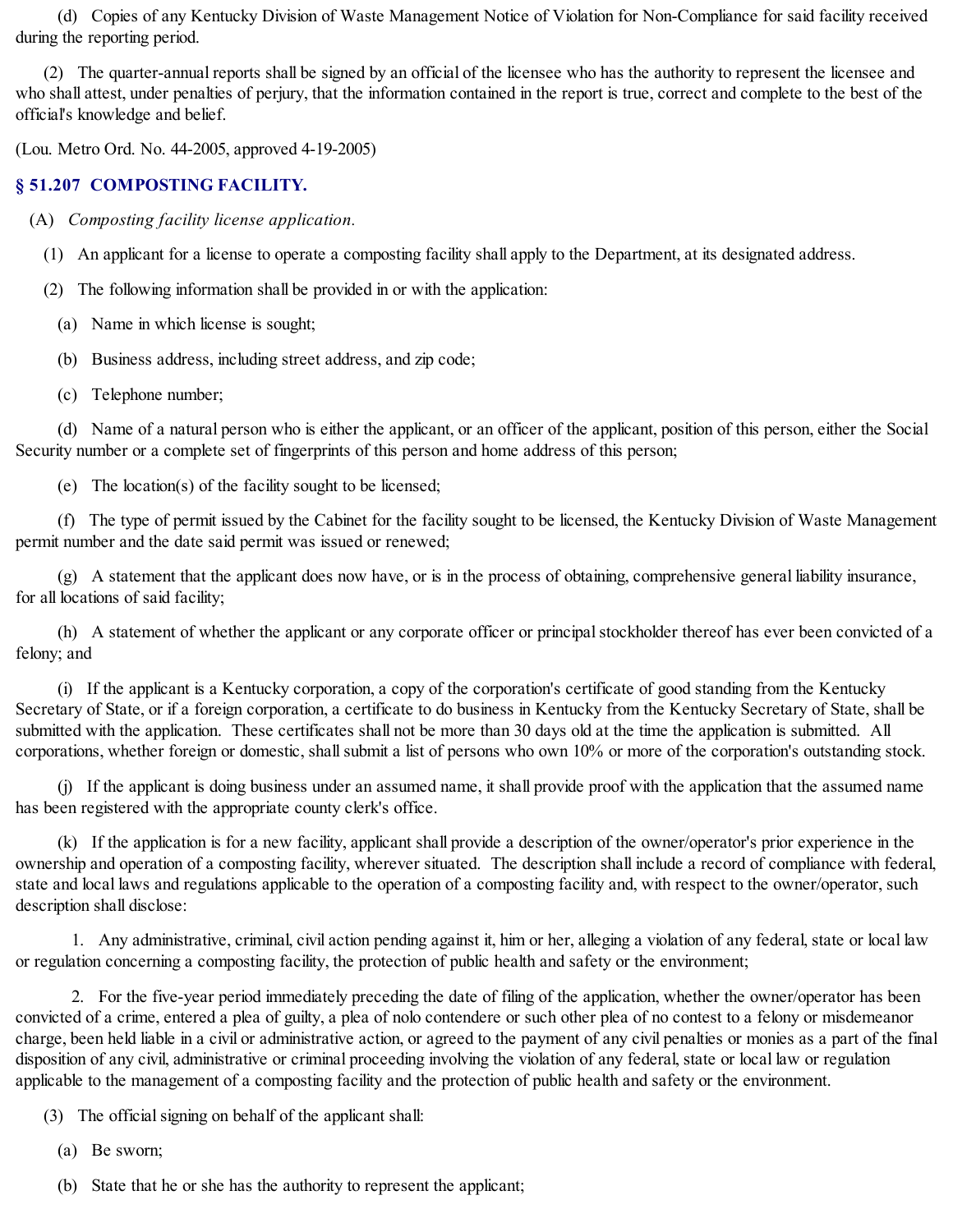(c) State that the information is true and correct to the best of his or her knowledge and belief; and

(d) Have his or her signature and oath notarized.

(B) *Composting facility license fee.* The license fee for operating a composting facility shall be \$100 per year. The annual renewal fee shall be due and payable on or before July 31 of each year.

(C) *Required reporting.*

(1) The licensee shall file a quarter-annual report with the Department which shall be on a form supplied by the Department which shall include the following information:

(a) The name, business address and federal tax identification number of the business;

(b) The address and type of facility for which the report is made;

(c) Copy of any reports presently required to be submitted to the Kentucky Division of Waste Management for composting facilities and any report forms that may be developed;

(d) Copies of any Kentucky Division of Waste Management Notice of Violation for Non-Compliance for said facility received during the reporting period.

(2) The quarter-annual reports shall be signed by an official of the licensee who has the authority to represent the licensee and who shall attest, under penalties of perjury, that the information contained in the report is true, correct and complete to the best of the official's knowledge and belief.

(Lou. Metro Ord. No. 44-2005, approved 4-19-2005)

### **§ 51.208 WASTE DISPOSAL FACILITY OTHER THAN A LANDFILL.**

(A) *Waste disposal facility other than a landfill license application.*

(1) An applicant for a license to operate a waste disposal facility other than a landfillshall apply to the Department, at its designated address.

(2) The following information shall be provided in or with the application:

(a) Name in which license is sought;

(b) Business address, including street address, and zip code;

(c) Telephone number;

(d) Name of a natural person who is either the applicant, or an officer of the applicant, position of this person, either the Social Security number or a complete set of fingerprints of this person and home address of this person;

(e) The location(s) of the facility sought to be licensed;

(f) The type of permit issued by the Cabinet for the facility sought to be licensed, the Kentucky Division of Waste Management permit number and the date said permit was issued or renewed;

(g) A statement that the applicant does now have, or is in the process of obtaining, comprehensive general liability insurance, for all locations of said facility;

(h) A statement of whether the applicant or any corporate officer or principalstockholder thereof has ever been convicted of a felony; and

(i) If the applicant is a Kentucky corporation, a copy of the corporation's certificate of good standing from the Kentucky Secretary of State, or if a foreign corporation, a certificate to do business in Kentucky from the Kentucky Secretary of State, shall be submitted with the application. These certificates shall not be more than 30 days old at the time the application is submitted. All corporations, whether foreign or domestic, shall submit a list of persons who own 10% or more of the corporation's outstanding stock.

(j) If the applicant is doing business under an assumed name, it shall provide proof with the application that the assumed name has been registered with the appropriate county clerk's office.

(k) If the application is for a new facility, applicant shall provide a description of the owner/operator's prior experience in the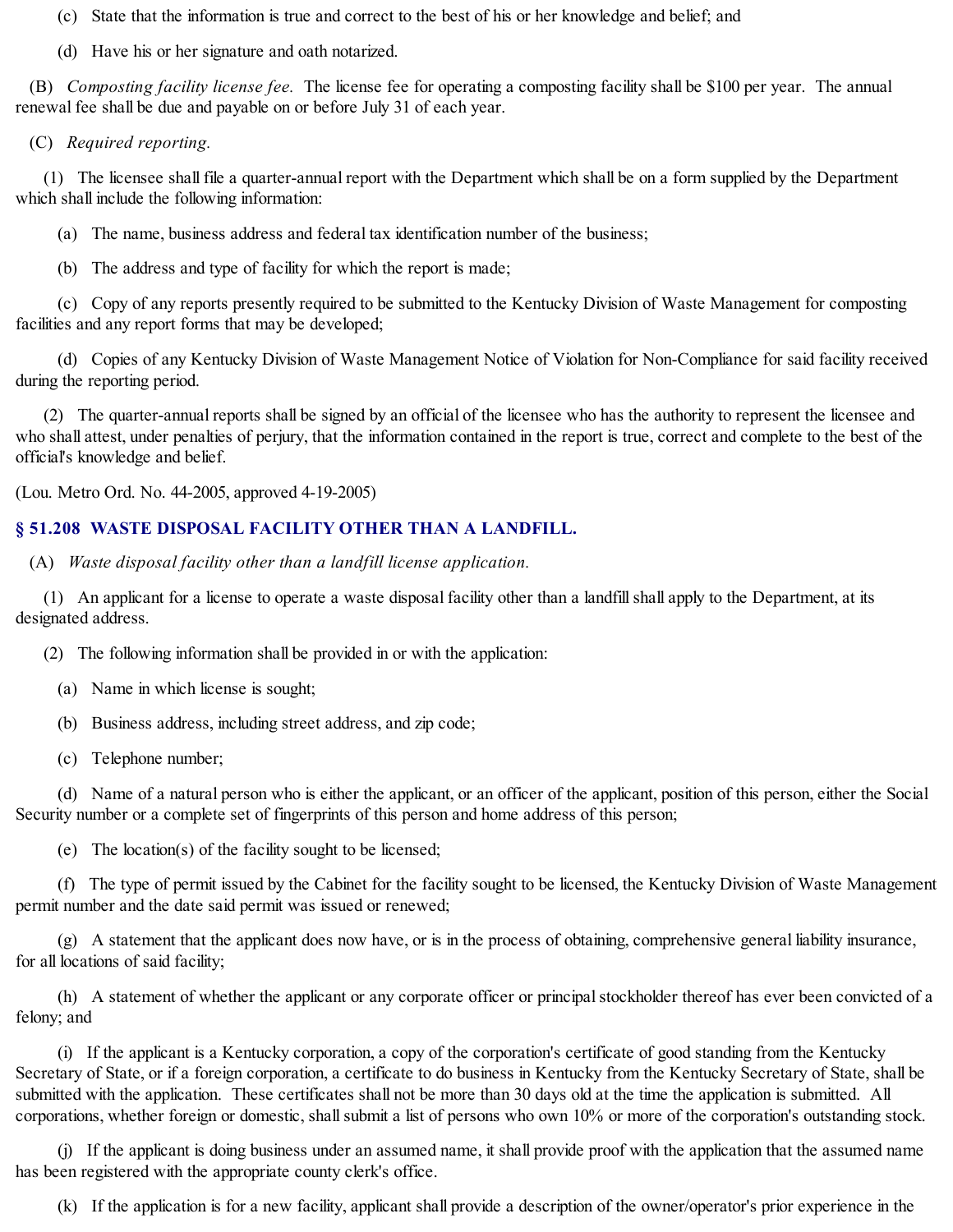ownership and operation of a waste disposal facility other than a landfill, wherever situated. The description shall include a record of compliance with federal, state and local laws and regulations applicable to the operation of a waste disposal facility other than a landfill and, with respect to the owner/operator, such description shall disclose:

1. Any administrative, criminal, civil action pending against it, him or her, alleging a violation of any federal, state or local law or regulation concerning a waste disposal facility, other than a landfill, the protection of public health and safety or the environment;

2. For the five-year period immediately preceding the date of filing of the application, whether the owner/operator has been convicted of a crime, entered a plea of guilty, a plea of nolo contendere or such other plea of no contest to a felony or misdemeanor charge, been held liable in a civil or administrative action, or agreed to the payment of any civil penalties or monies as a part of the final disposition of any civil, administrative or criminal proceeding involving the violation of any federal, state or local law or regulation applicable to the management of a waste disposal facility other than a landfill and the protection of public health and safety or the environment.

- (3) The official signing on behalf of the applicant shall:
	- (a) Be sworn;
	- (b) State that he or she has the authority to represent the applicant;
	- (c) State that the information is true and correct to the best of his or her knowledge and belief; and
	- (d) Have his or her signature and oath notarized.
- (B) *Waste disposal facility other than a landfill license fee.*
	- (1) The license fee for operating a waste disposal facility other than a landfillshall be 2% per annum of gross receipts.
	- (2) The licensing fee shall be determined by multiplying the gross receipts of the facility in each quarter of the year by 2%.

(3) The licensing fee for off-site solid waste management facility other than a landfillshall be paid quarterly and shall be due on April 30, July 31, October 31 and January 31 for the preceding quarter. The fee shall be paid to the Department, at its designated address.

### (C) *Required reporting.*

(1) The licensee shall file a quarter-annual report with the Department which shall accompany payment of the licensing fee and which shall be on a form supplied by the Department, which shall include the following information:

- (a) The name, business address and federal tax identification number of the business;
- (b) The business's tax year; e.g., fiscal year or calendar year;
- (c) The address and type of facility for which the report is made;
- (d) The gross receipts of the facility for the preceding quarter of the year;

(e) Copy of the Quarterly Transfer Station/Convenience Center Waste Quantity Report (DEP 7076); Quarterly Solid Waste Incinerator Waste Quantity Report (DEP 7079); or other applicable quarterly report form required to be filed with the Kentucky Division of Waste Management for a particular facility falling under this classification;

(f) Copies of any Kentucky Division of Waste Management Notice of Violation for Non-Compliance for said facility received during the reporting period.

(2) Annually, on April 30, or on the quarterly licensing fee due date closest to the due date of the business's annual federal income tax return, the licensee shall file with the Department, a copy of the form, schedule or other page of its federal tax return showing the gross receipts of the business reported to the federal government for the preceding year.

(3) The quarter-annual reports shall be signed by an official of the licensee who has the authority to represent the licensee and who shall attest, under penalties of perjury, that the information contained in the report is true, correct and complete to the best of the official's knowledge and belief.

(Lou. Metro Ord. No. 44-2005, approved 4-19-2005)

# *WASTE HAULERS*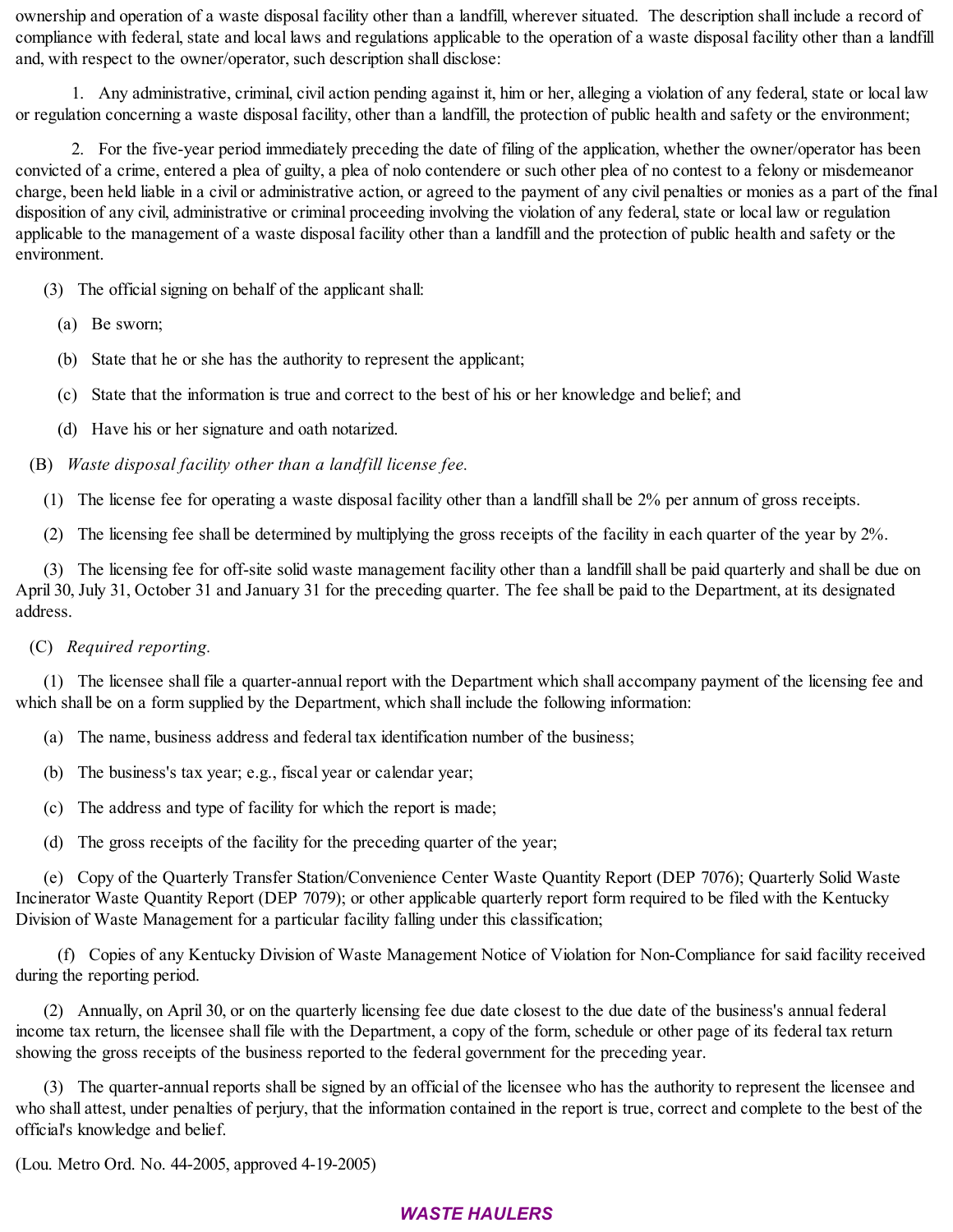#### **§ 51.300 WASTE HAULERS.**

(A) Any public or private waste hauler engaged in the business of hauling waste within the county must register, obtain and maintain a Metro Government Waste Hauler License pursuant to regulations duly adopted by the Board of Directors.

(B) To obtain the Metro Government Waste Hauler License, waste haulers must register with the Waste Management District by completing a license application in a form specified by the Waste Management District pursuant to regulations duly adopted by the Board of Directors.

(C) *License to operate.*

(1) Any waste hauler engaged in the business of hauling waste or providing waste hauling services within the County must register, obtain and maintain a Metro Government Waste Hauler License ("license").

(2) To obtain the license, waste haulers must register with the District by completing a license application in a form specified by the Department. The application will require, at a minimum:

(a) Name, address and principal place of business of the applicant;

(b) A copy of applicant's state application for a license to operate municipalsolid waste transportation vehicles as described in Section 1 of 601 KAR 40:020;

(c) A copy of applicant's current Kentucky Transportation Cabinet Application for Kentucky Solid Waste Transporter Vehicle Identification Card form as required by KRS 174.450 and 601 KAR 40:020.

(3) To obtain and maintain the license, waste haulers operating within the county must offer a basic service package to all residential customers. The basic service must consist of once-a-week curbside collection of household waste; once-a-week seasonal collection of yard waste; and once-a-week curbside collection of recyclables. Other alternative collection service scenarios may be used if approved by the Board. Haulers must provide for the collection of the following recyclable materials at a minimum: newspaper; aluminum and steel cans; clear, green and brown container glass; HDPE and PETE plastic bottles and jugs.

(4) All private waste haulers operating within the county must, as a condition of the license, have a variable service rate pricing structure for their respective residential customers.

(5) All private waste haulers must offer collection of source separated recyclable materials to all commercial and industrial customers.

(6) To obtain and maintain the license, all waste haulers must be in compliance with allstate, federal and local laws and regulations pertaining to waste haulers and waste hauling.

(D) *License fee.* The license fee for a waste hauler operating in the county shall be \$100 per year and \$10 per waste collection vehicle operated by the licensee. The annual renewal fee shall be due and payable on or before July 31 of each year. The annual renewal fee shall be based on the most current renewal of the Kentucky Municipal Solid Waste Transporter License. A copy of the current Carrier Inventory Listing (with corrections) for municipalsolid waste transporters should accompany the annual renewal fee.

(E) *Required reporting.*

(1) All waste haulers operating within the county shall file an annual report with the District.

(2) Such reports shall be due on February 15 of each year.

(3) Such reports shall be in conformance with the format and requirements set forth by the Department. The report will provide data to the District on at least the following items:

- (a) Number of households and businesses served;
- (b) Amounts of solid waste collected by weight;
- (c) Geographic area served;
- (d) Frequency of service;
- (e) Amounts of recyclables collected by weight;
- (f) Disposal facilities used and amount by weight delivered to each facility;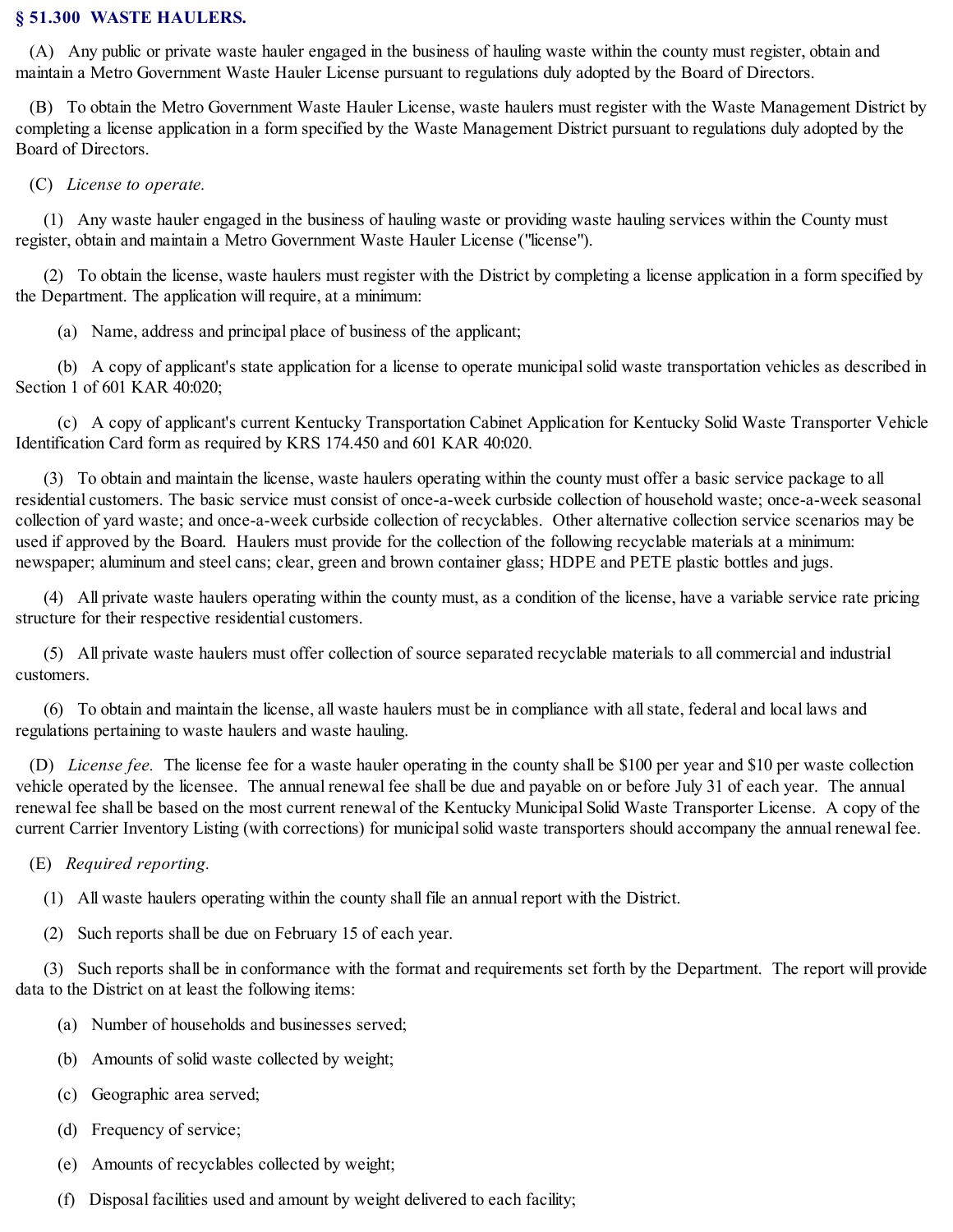(g) Yard waste facilities used and amount by weight delivered to each facility;

(h) Amount of bulk waste, if collected separately; and

(i) Recycling facilities used and amount by weight delivered to each facility.

(F) *Vehicle requirements.*

(1) Only closed, leak proof and self-unloading packer trucks shall be used for the collection of residentialsolid waste.

(2) All vehicles used for the collection, transportation and disposal of solid waste within the county must be registered with the District in a form provided by the Department.

(3) All vehicles used for the collection, transportation and disposal of solid waste within the county must display their registration on the vehicle in the form and location set by the Department.

# (G) *Prohibited activities.*

(1) No waste hauler may commingle yard waste and solid waste in a collection vehicle, unless using a "single pass" or "cocollection" type of vehicle especially designed and constructed to segregate two different collection streams. If such vehicles are used, the hauler(s) must notify the District in writing.

(2) No waste collection vehicle may be parked or stored within 1,000 feet of a residentially zoned or used property.

(1994 Jeff. Code, § 51.08) (Jeff. Ord. 3-1996, adopted and effective 1-23-1996; Lou. Metro Am. Ord. No. 44-2005, approved 4-19- 2005; Lou. Metro Am. Ord. No. 160-2005, approved 10-18-2005) Penalty, see § 51.999

# **§ 51.301 TRANSFER FACILITIES.**

(A) *Handling of municipal solid waste.* All operations involving the loading, unloading or storage of municipalsolid waste as defined in § 51.001 shall take place within an enclosed structure. Such structure shall be enclosed with at least three sides and a roof; be equipped with a dust control system of such a design as to minimize the amount of fugitive dust that can escape the waste processing area and be equipped with a system to control odors emanating from the waste handling process.

(B) *Handling of construction, demolition waste or yard waste.* Operations involving the loading, unloading, processing or storage of construction and demolition waste or yard waste shall take place on a hard surface pad and be located within the fenced, screened area of the facility.

(C) *Waste accumulation.* Transfer facilities shall not leave waste on the tipping floor overnight. No waste shall be accumulated at the facility beyond the daily operational design capacity specified in the Kentucky Division of Waste Management Registered Permit-by-Rule.

(D) *Asbestos-containing materials.* Transfer facilities shall not accept asbestos-containing materials unless they have a permit from the Louisville/Jefferson County Air Pollution Board.

(E) *Hazardous materials.* Transfer facilities handling municipalsolid waste shall not knowingly accept hazardous materials. Facilities shall have a procedure for visually checking loads for hazardous material. Municipalsolid waste may contain incidental amounts of hazardous waste generated from household sources.

(F) *Drainage provisions.* All drainage from the waste storage, loading/unloading and yard areas shall be discharged to a municipalsewer or to an on-site wastewater treatment system (other than subsurface disposal) or collection system capable of preventing discharge of contaminants to any stream or waterway.

(G) *Screening.* Transfer facilities shall have a fenced and screened perimeter. The screening shall be sufficient to prevent any debris such as leaves, plastic, paper and miscellaneous materials from passing through the screening.

(H) *Concurrent regulations.* In addition to these regulations, transfer facilities shall be in compliance with all applicable regulations and permit requirements of the Commonwealth of Kentucky and local jurisdictions, including the Louisville Metro zoning regulations.

(Lou. Metro Ord. No. 44-2005, approved 4-19-2005)

# **§ 51.302 COMPOST FACILITIES.**

(A) *Approvals.* Compost facilities shall possess an approved Kentucky Division of Waste Management Registered Permit-by-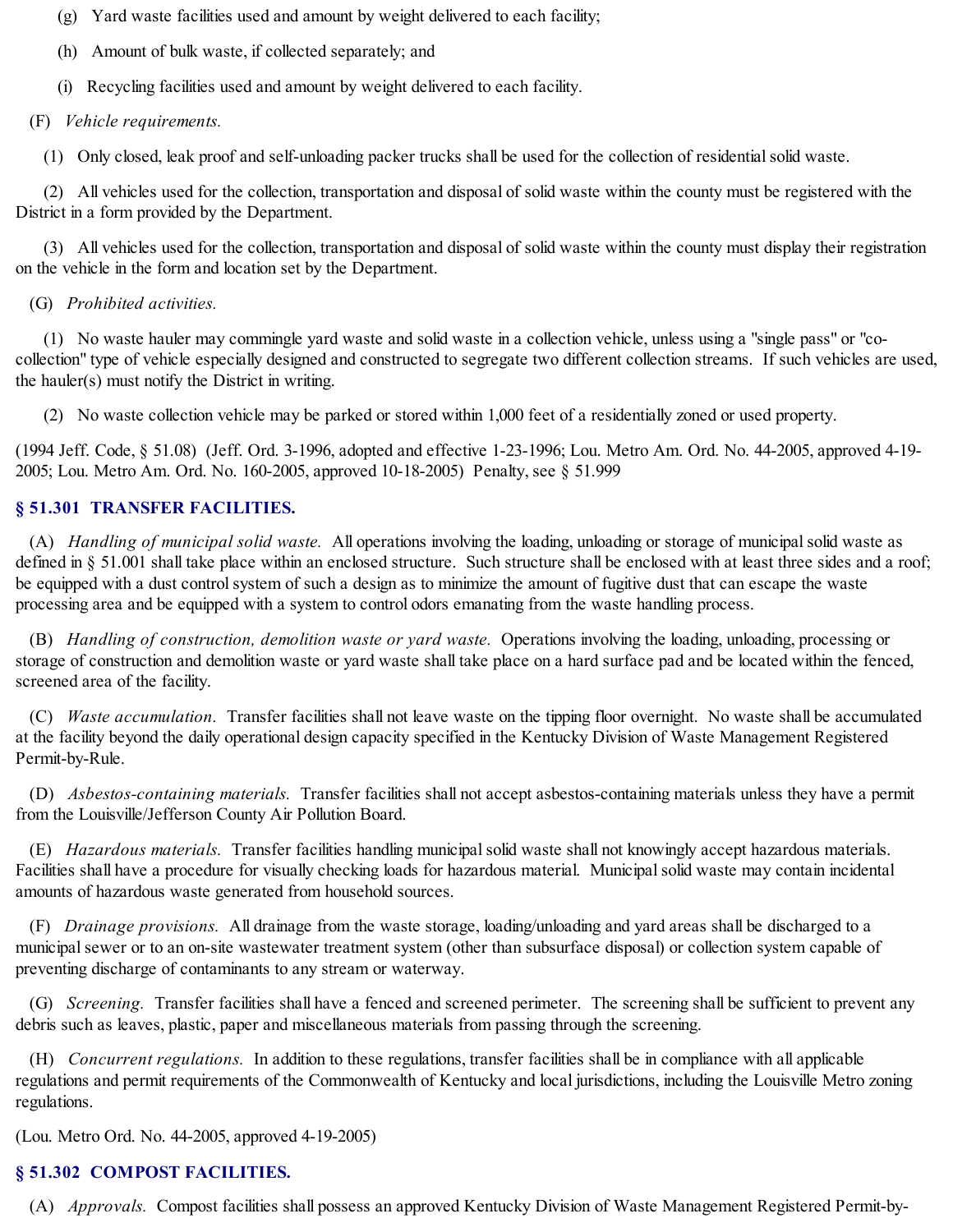Rule and any necessary Louisville Metro zoning approvals, including a conditional use permit, if applicable.

(B) *Site access.* Compost facilities shall restrict unauthorized access to the premises including a gate that is kept locked when the facility is not operating. Facilities shall have an attendant on site during all hours the facility is open.

(C) *Acceptable materials.* Compost facilities shall accept only herbaceous material, such as grass, leaves, shrubbery, tree trimmings, yard waste, etc. as defined in § 51.001; vegetable food scraps; manure; biosolids; and straw, or a mixture thereof.

(D) *Record-keeping.* Compost facilities shall maintain accurate records of the amount of waste received at the site. Facilities shall maintain records of the amount of finished compost distributed or disposed of from the facility. These records shall be current and available for inspection by District enforcement officers. In addition, the facilities shall provide the District a copy of its Kentucky Division of Waste Management Annual Report for a Solid Waste Compost Facility (form DEP 7108).

(E) *Non-organic wastes.* Compost facilities shall transfer any incidental amounts of non-organic wastes contained in incoming loads to an appropriate, permitted waste management or disposal facility. Non-organic wastes shall not be permitted to accumulate on the site loose. Such waste must be contained in a dumpster or similar container.

(F) *Stockpiles, unprocessed materials.* Compost facilities shall keep unprocessed, compostable waste materials in an orderly manner and separated from all other materials on site. Stockpiles of unprocessed materials shall not exceed 15 feet in height nor shall they consume an area greater than one-third of the total area of the facility. Unprocessed, compostable waste materials shall be kept separated from all other materials by 18-feet wide fire lanes. All incoming materials, except logs, shall be ground and placed into windrows for decomposition within 30 days of receipt. Maximum storage time for logs on site shall not exceed 120 days.

(G) *Stockpiles, processed materials.* Materials that have been ground, chipped or shredded for composting, except wood chip piles, and which are in various stages of decomposition shall be maintained in windrows. Windows shall be no greater than 15 feet in height or 40 feet in width and shall be separated by 18-feet wide fire lanes. Wood chip piles shall not exceed 40 feet in height and 250 feet in width and length. Maximum storage time for wood chips on site shall not exceed six months.

(H) *Stockpiles, finished materials.* Materials that have completed the composting/decomposition process and are awaiting distribution shall be stored in stockpiles not to exceed 400 feet in length and 250 feet in width. Such stockpiles shall not remain on site more than 180 days. Stockpiles of finished materials shall be kept separated from all other materials by 18-feet wide fire lanes.

(I) *Water supply.* Compost facilities shall have access to a water supply that has been approved by the local fire district or department for fire-fighting purposes.

(J) *Fire lanes.* Fire lanes must be paved or constructed of a materialsuch as cinders, fine gravel or stone sufficient to allow access by fire-fighting vehicles with a weight of 35,000 pounds in all weather conditions.

(K) *Wood chips.* Handling of wood chips shall comply with "National Fire Protection Association (NFPA) 230, Section E-5, Outside Storage of Wood Chips and Hogged Materials", a copy of which may be obtained from any Jefferson County Fire District or Urban Services District Fire Department and which is available for public inspection at the Solid Waste Management District Office, 600 Meriwether Ave., from 8:30 a.m. to 4:30 p.m.

(L) *Logs.* Logs, tree trunks or other wood received on site shall be:

(1) separated from other materials upon receipt at the site;

(2) storage of logs must comply with "NFPA 230, Section E-6, Outside Storage of Logs", a copy of which may be obtained from any Jefferson County Fire District or Urban Services District Fire Department and which is available for public inspection at the Solid Waste Management District Office, 600 Meriwether Ave., from 8:30 a.m. to 4:30 p.m.

(M) *Site run-off.* Control of run-off from the site shall be according to a plan approved by the Louisville/Jefferson County Metropolitan Sewer District, and the Kentucky Division of Water. The facility shall obtain all necessary permits from these agencies.

(N) *Exclusions.* These regulations shall not apply to backyard compost piles such as may be found in residentialsettings or small volume operations such as typically may be found at nurseries as long as the total accumulation of material, processed or unprocessed, on site does not exceed 20 cubic yards.

(Lou. Metro Ord. No. 44-2005, approved 4-19-2005)

# **§ 51.303 CONSTRUCTION/DEMOLITION DEBRIS FACILITIES.**

(A) *Approvals.* Construction/demolition debris facilities shall possess an approved Kentucky Division of Waste Management Registered Permit-by-Rule and any necessary Louisville Metro zoning approvals, including a conditional use permit, if applicable.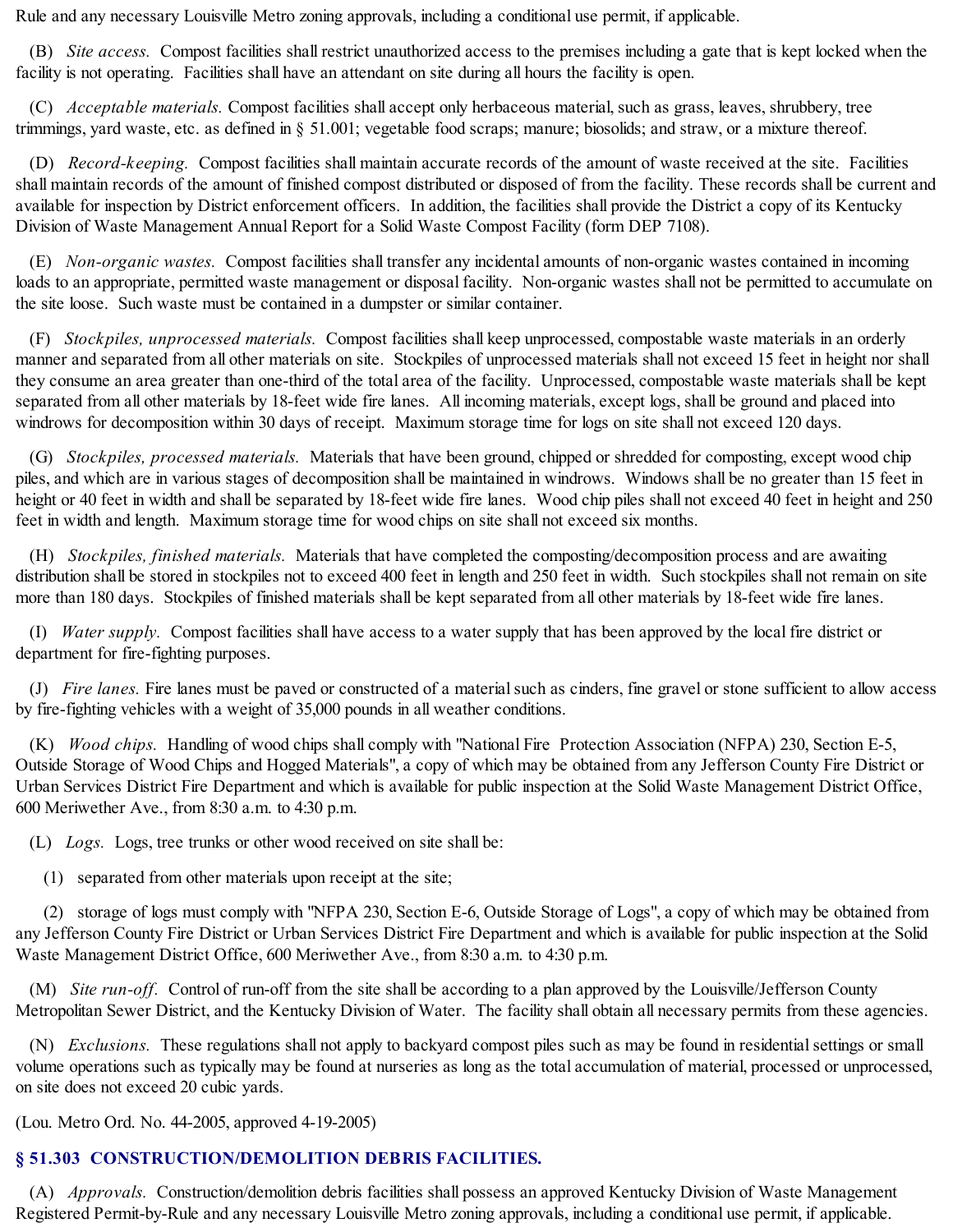(B) *Site access.* Construction/demolition debris facilities shall restrict unauthorized access to the premises including a gate that is kept locked when facility is not operating. Facilities shall have an attendant on site during all hours the facility is open.

(C) *Acceptable materials.* Construction/demolition debris facilities shall accept only those construction/demolition debris wastes as defined in § 51.001.

(D) *Record-keeping.* Construction/demolition debris facilities shall maintain accurate records of the amount of waste received at the site. Facilities shall maintain records of the amount of processed material distributed and/or disposed of from the facility. These records shall be current and available for inspection by District enforcement personnel. In addition, the facilities shall provide the District a copy of its Kentucky Division Of Waste Management Quarterly Report as required by the applicable sections of 401 KAR 47:190.

(E) *Other wastes.* Construction/demolition debris facilities shall not accept, other than in incidental amounts, household solid waste, hazardous waste, yard waste or any other waste that is not construction/demolition waste. An incidental amount is an amount which, despite the exercise of due care under the circumstances, was not discovered by the permittee. Facilities shall transfer any such wastes contained in incoming loads to an appropriate, permitted waste management or disposal facility. Any such wastes shall not be permitted to accumulate on the site loose. Such waste shall be contained in a dumpster or similar container. No disposalshall occur on the site.

(F) *Stockpiles.* Construction/demolition debris facilities shall maintain materials in an orderly manner. Stockpiles of all materials, processed and unprocessed shall not exceed 20 feet in height nor shall they consume an area greater than two-thirds of the total area of the facility. Construction/demolition facilities shall not have in accumulation at the facility a volume of unprocessed, unsorted waste greater than the volume received at the gate within the last 60 days. Stockpiles of unprocessed materials containing wood, and processed piles of segregated wood, mulch or other combustible materials shall: be placed in rows not to exceed 20 feet in height, 40 feet in width, and 150 feet in length, and be separated from each other, or stockpiles of other materials, by a minimum of 15 feet, and have sufficient room at each end to allow maneuvering of fire-fighting equipment, including ready exit and entry from spaces between rows, as approved by the local fire district or department.

(G) *Water supply.* Construction/demolition debris facilities shall have access to an on-site water supply that has been approved by the local fire district or department for fire-fighting purposes.

(H) *Fire lanes.* Construction/demolition debris facilities shall have fire lanes paved or constructed of a materialsuch as cinders, fine gravel or stone sufficient to allow access by fire-fighting vehicles with a weight of 35,000 pounds in all weather conditions.

(I) *Wood chips.* Construction/demolition debris facilities handling wood chips shall comply with "National Fire Protection Association (NFPA) 230, Section E-5, Outside Storage of Wood Chips and Hogged Materials", a copy of which may be obtained from any Jefferson County Fire District or Urban Services District Fire Department and which is available for public inspection at the Waste Management District Office, 600 Meriwether Ave., during business hours.

(J) *Site run-off.* Control of run-off from construction/demolition debris facilities shall be according to a plan approved by the Louisville/Jefferson County Metropolitan Sewer District and the Kentucky Division of Water. The facility shall obtain all necessary permits from these agencies.

(Lou. Metro Ord. No. 44-2005, approved 4-19-2005)

### *METRO SOLID WASTE MANAGEMENT IN THE URBAN SERVICES DISTRICT*

### **§ 51.400 URBAN SERVICES DISTRICT; POWERS AND DUTIES.**

(A) The Department shall have control, unless otherwise provided by law, of all matters pertaining to solid waste within the Urban Services District.

(B) The powers and duties of the Department shall include but not be limited to the following:

(1) Publish reasonable regulations concerning the collection and disposal of waste within the Urban Services District that are not contrary to Chapter 51;

(2) Along with other authorized agencies, enforce the provisions of Chapter 51;

(3) Enforce regulations concerning the collection, disposal and recycling of waste within the Urban Services District and the Central Business District.

(Lou. Metro Ord. No. 44-2005, approved 4-19-2005)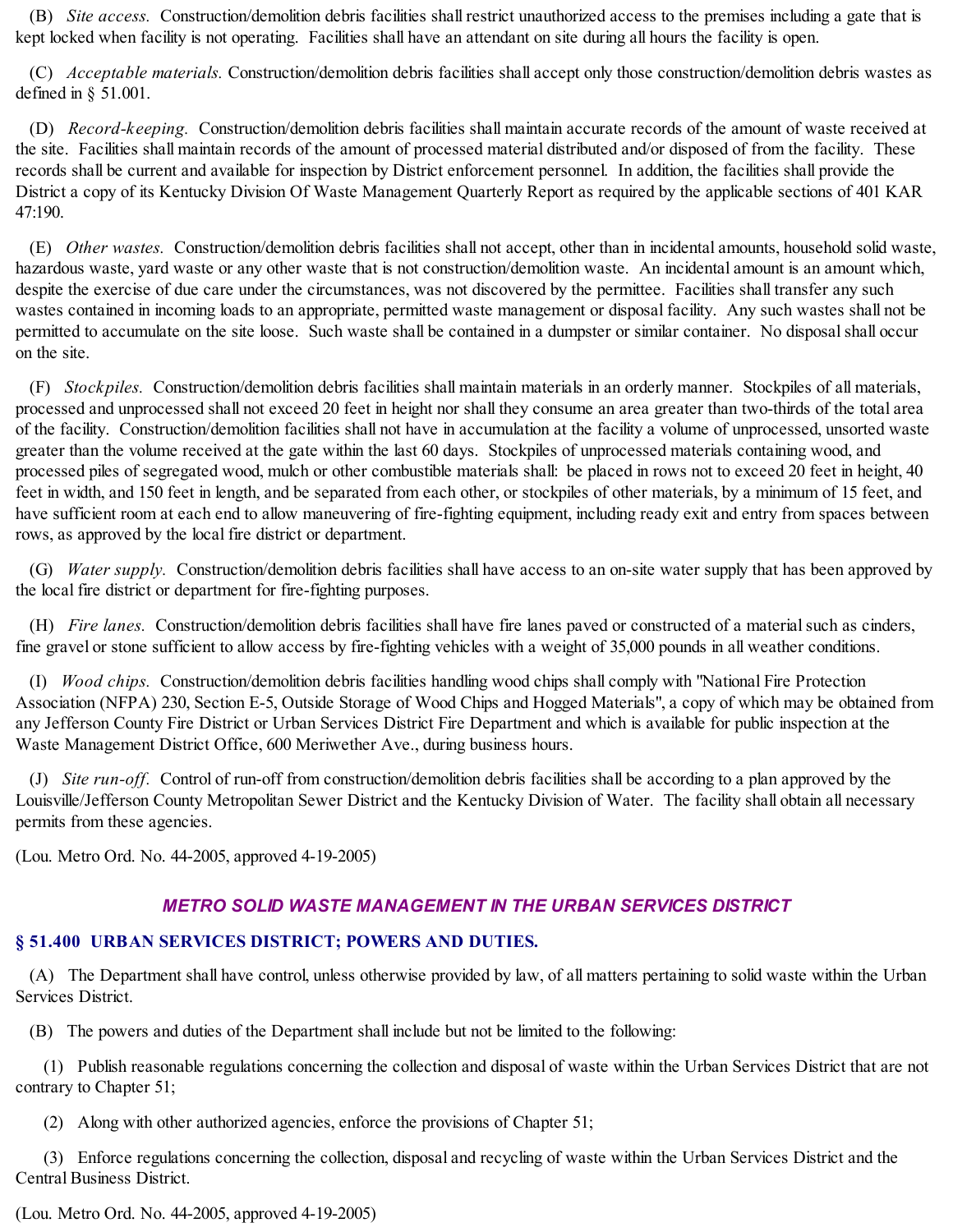### **§ 51.401 URBAN SERVICES DISTRICT; DUTIES OF DIRECTOR.**

(A) The Director shall supervise and control the proper collection and disposal of solid waste in the Urban Services District as prescribed by this chapter, and may have such other duties as may be prescribed by the Mayor. The Director shall have authority to establish procedures and to enforce regulations concerning:

- (1) Days of collection;
- (2) Location and types of containers for collection;
- (3) Conveyance of garbage, waste and materials to be recycled;
- (4) Disposal of garbage, waste materials to be recycled or collected; and

(5) Other matters pertaining to collection, disposal or fees to be charged therefore, in conformity with regulations of the Waste Management District, Kentucky Natural Resources and Environmental Protection Cabinet and any other applicable law or regulation.

(B) Responsibilities of the Director shall include managing programs for waste reduction, recycling, transportation, collection and disposal, in such a manner as shall best promote public health and safety and preserve the natural environment. The Director shall oversee maintenance and operation of any mechanical equipment or plants used for the disposal of solid waste by or on behalf of the Metro Government including grounds and equipment. Copies of current regulations shall be available at the office of the Director.

(Lou. Metro Ord. No. 44-2005, approved 4-19-2005)

### **§ 51.402 URBAN SERVICES DISTRICT; REMOVAL OF DEAD ANIMALS.**

The Director is authorized to enter into contracts on behalf of Metro Government with any person, commercial enterprise, or governmental agency requesting the removal of any dead animal from the property of the person, commercial enterprise, or governmental agency by the Metro Government to a proper disposal point. Any such contract shall provide the amount of the charges to be paid to the Metro Government for such services. The Director shall fix such charges in such sums as will cover the cost of the Metro Government in collecting and disposing of such animals.

(Lou. Metro Ord. No. 44-2005, approved 4-19-2005)

### **§ 51.403 URBAN SERVICES DISTRICT; DISPOSAL OF ORDINARY COMMERCIAL SOLID WASTE.**

The Director is authorized to enter into contracts on behalf of the Metro Government with any person located within the Urban Services District having ordinary commercial solid waste in excess of two 95-gallon containers per collection for the removal thereof by the Metro Government. Any such contract shall provide the amount of the charges to be paid to the Metro Government for such services, and these charges shall be fixed by the Director in such sums as will cover the costs of the Metro Government in collecting and disposing of such waste.

(Lou. Metro Ord. No. 44-2005, approved 4-19-2005)

### **§ 51.404 COLLECTION IN CENTRAL BUSINESS DISTRICT.**

(A) (1) Notwithstanding any other provision in this chapter, any commercial business situated in the Central Business District as defined in this chapter, may have its regular solid waste collected by the Department and Services, provided, the business acquires special 95-gallon containers that fit Metro Government-owned trucks designed especially for such bulk waste pick-up. The Metro Government shall make such containers available for use by businesses in the Central Business District, in quantities that represent the business' actual needs, as determined by records of the Department.

(2) Any commercial business situated in the Central Business District that chooses not to acquire the special containers that fit the Metro Government equipment shall contract with private waste haulers of solid waste or otherwise assure the proper and legal removal and disposal of solid waste from its premises.

(B) It shall be unlawful for any person or business to place containers of trash, garbage or refuse of any kind in or on the streets or sidewalks of the Central Business District between the hours of 8:00 a.m. and 3:00 p.m.

(C) In no case shall the Metro Government pick up or be responsible to dispose of any hazardous or medical wastes as defined in state law.

(Lou. Metro Ord. No. 44-2005, approved 4-19-2005)

# **§ 51.405 COLLECTION IN URBAN SERVICES DISTRICT.**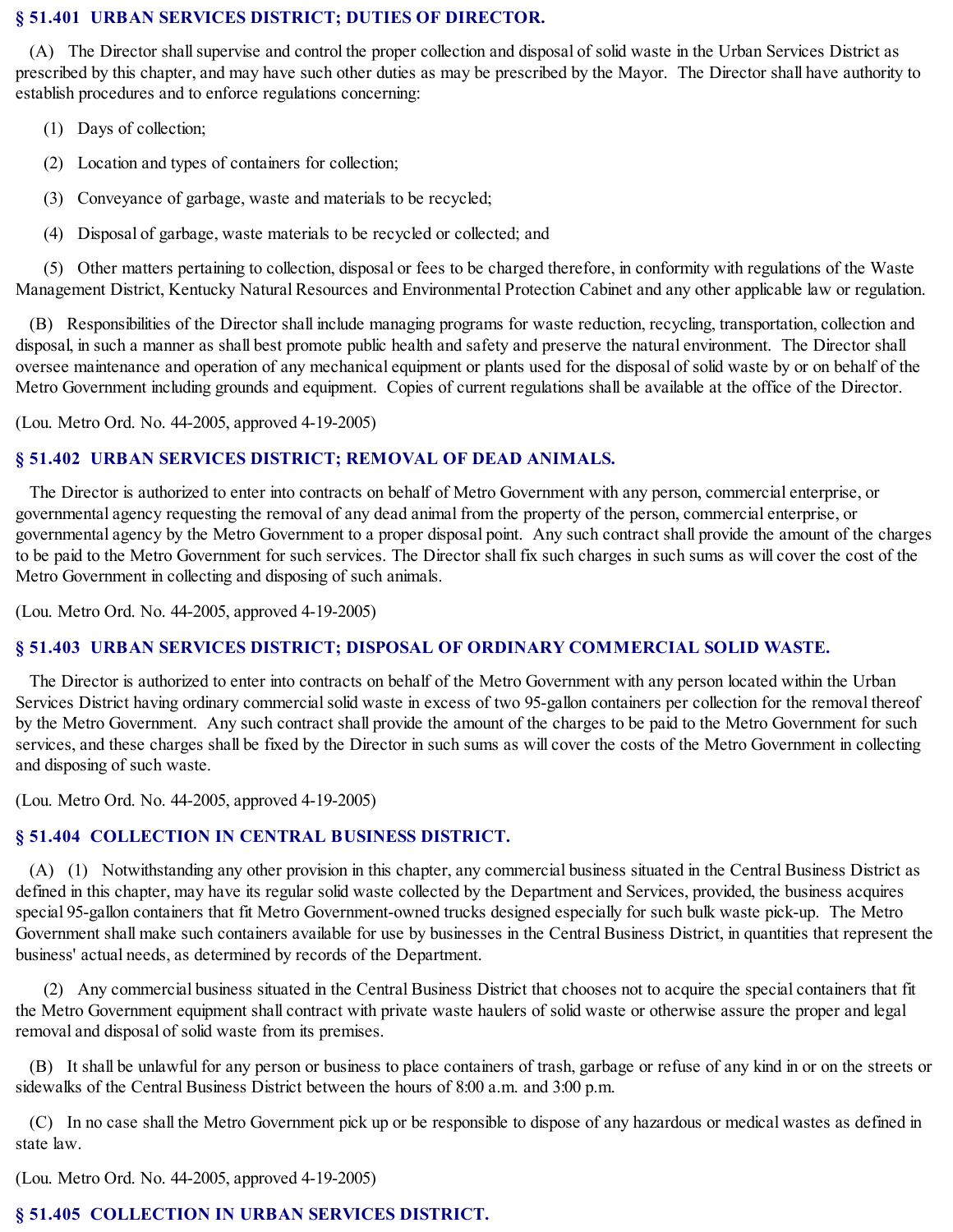#### (A) *For the collection of household solid waste.*

(1) The Department will collect household solid waste set out for collection from residential buildings having eight or fewer units. All household garbage must be set out in the cart provided by the Department. No plastic bags containing household waste are allowed to be set outside of the carts. Plastic bags may be used only for the collection of yard waste.

(2) All household garbage must be set out by 6:00 a.m. on the collection day set by the Department, and may be set out no earlier than 4:00 p.m. on the day before collection.

(3) All carts must be removed from the street or alley no later than 4:00 p.m. the day after collection.

(4) Variance.

(a) If any owner or occupant believes that compliance with subsection  $(A)(1)$  would create a hardship by reason of physical handicap or medical condition; or because of impossibility due to the physical conditions for waste collection at their adjoining properties; the owner or occupant may apply for a variance, in writing, to the Director stating the basis for the hardship and the relief requested.

(b) The Director upon a showing of physical handicap or medical condition by written documentation or sufficient proof as to physical conditions hindering compliance may grant the relief requested or other appropriate relief.

(B) *For the collection of small business solid waste.*

(1) The Department will collect small business solid waste set out for collection by small businesses that use roll out carts provided by the Department. No other carts, garbage cans, plastic bags or containers may be used for the storage of or collection of solid waste in the Urban Services District. The Department will provide two 95-gallon carts per business; any waste in excess of this amount will be charged per § 51.403.

(2) For purposes of this subsection (B), a small business shall mean any business or organization that has a volume of solid waste that can be disposed of on a weekly basis in four or less 95-gallon carts.

(C) (1) It shall be unlawful for any person to place garbage and household solid waste for collection in the public streets and alleys in the Urban Services District except in accordance with the terms of this chapter.

(2) If granted an exemption for set-out in subsection  $(A)(4)(b)$  above the containers must meet specifications set out in § 51.507 consistent with the terms of the exemption.

(D) Other regulations established by the Director may apply to the collection and setting out of garbage, recycling, and yard wastes.

(E) Tree limbs, branches and brush must be cut into four foot lengths no greater than two inches in diameter and securely tied into bundles weighing no more than 60 pounds each.

(F) The following materials shall not be set out for collection: auto parts, tires, asphalt, concrete, dirt, rock, asbestos, hazardous waste (including medical waste) and hot ashes.

(G) *Project pick-up; bulky waste.*

(1) Except as otherwise provided herein, there is no limit on the number or types of items that may be set out for collection by Project Pick-up. However, all items must come from the household where they are set out.

(2) No construction or demolition materials (including but not limited to lumber, shingles, gutters, siding and concrete slabs) may be set out.

(3) No more than four tires per residence may be set out. No automotive parts (including but not limited to engines, transmissions, axles and body panels) may be set out. No boats or motorcycles may be set out.

(4) Tree limbs, branches and brush must be cut into four foot lengths no greater than four inches in diameter and securely tied into bundles weighing no more than 60 pounds each.

(5) No loose debris may be set out. Allsmall items must be boxed, bagged or bundled. No bag, box or bundle may weigh more than 60 pounds.

(6) No hazardous waste such as motor oil, batteries, paint, gasoline, antifreeze or chemicals (including medical waste) as defined in KRS Chapter 224 may be set out.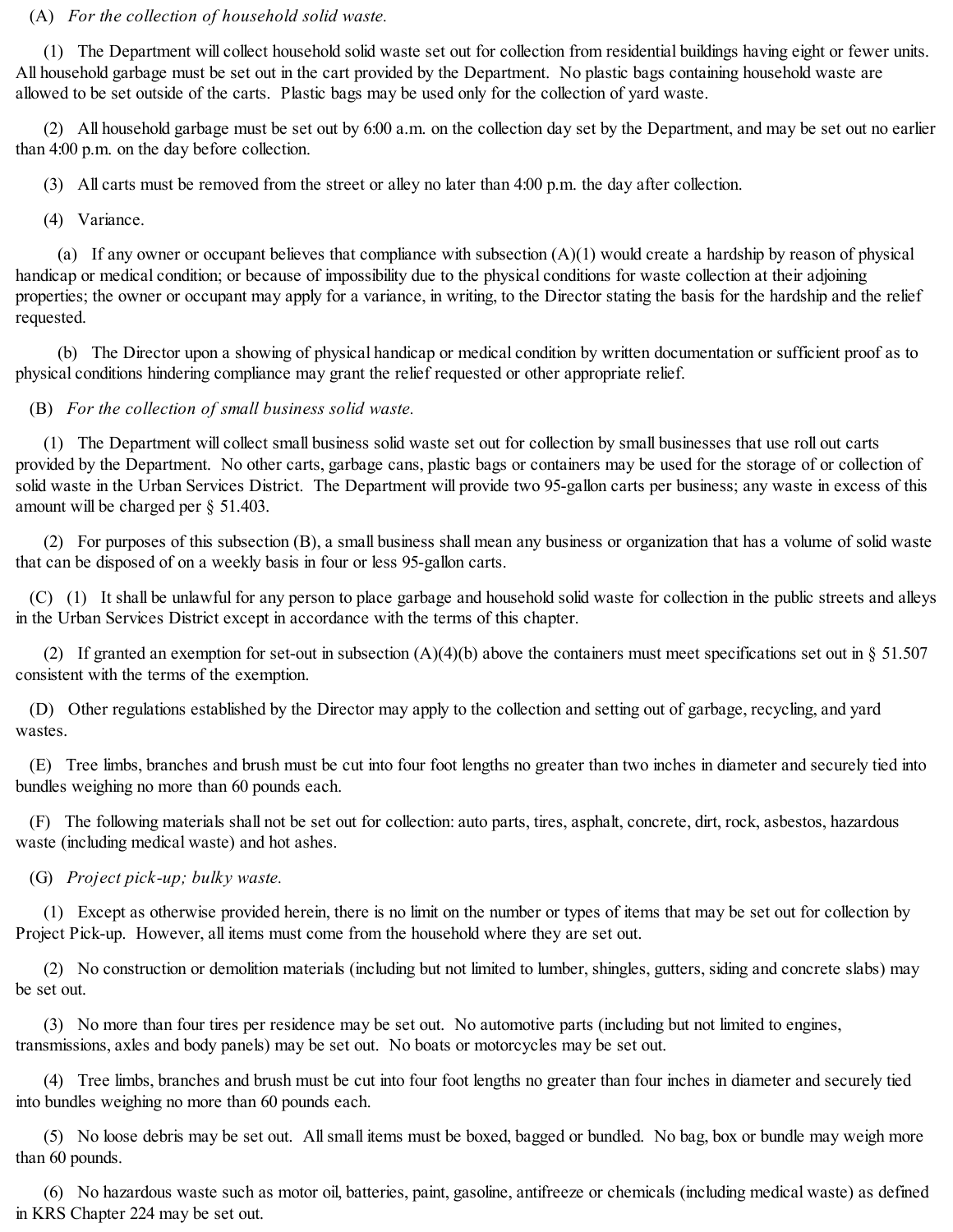(7) No 55-gallon drums may be set out.

(8) Doors must be removed from freezers and refrigerators.

(9) All items must be set out no earlier than 4:00 p.m. of the Friday before the announced Project Pick-up Collection Week and no later than 6:00 a.m. on the Monday of the announced Project Pick-up Collection Week.

(10) Project Pick-up items must be set out at the same location as that specified for regular garbage pick-up but sufficiently separated so that it is easily distinguished.

(Lou. Metro Ord. No. 44-2005, approved 4-19-2005)

# *GENERAL PROVISIONS REGARDING SOLID WASTE*

### **§ 51.500 MANDATORY SOLID WASTE COLLECTION.**

(A) It shall be the duty of the owner of every residence and the owner and occupant of every commercial or industrial establishment to provide for not less frequent than weekly disposal of allsolid waste generated by either:

(1) Employing the services of a solid waste collection and disposalservice;

- (2) Having use of the service of a municipally-provided waste hauler; or
- (3) Having solid waste collection and disposalservices through the Urban Services District.

(B) The owner of said residence or the owner and occupant of said commercial or industrial establishment that does not have use of a municipally-provided solid waste collection and disposalservice must be able to produce evidence of compliance with subsection  $(A)(1)$  above in the form of a paid receipt from the solid waste collection and disposal service employed by the owner and occupant, as the case may be.

(Lou. Metro Ord. No. 44-2005, approved 4-19-2005; Lou. Metro Am. Ord. No. 30-2007, approved 3-12-2007)

# **§ 51.501 PROHIBITED ACTIVITIES.**

(A) No person shall deposit, dump, discharge, place or cause to be placed any solid waste upon any road, highway or alley or upon any public or private land other than a solid waste management facility permitted by the Cabinet that meets all applicable Louisville Metro zoning regulations.

(B) No person shall tamper with, remove from, or deposit solid waste into any container not owned by them or expressly provided for their use.

(C) No person shall upset or overturn the contents of any waste or recycling container on any street, alley, or other public or private place.

(1994 Jeff. Code, § 51.05) (Jeff. Ord. 1-1991, adopted and effective 1-29-1991; Jeff. Am. Ord. 3-1996, adopted and effective 1-23- 1996; Lou. Metro Am. Ord. No. 44-2005, approved 4-19-2005) Penalty, see § 51.999

### **§ 51.502 LOCATIONS FOR DEPOSIT OF SOLID WASTE.**

Solid waste and yard waste collected, disposed of or deposited within the county shall be disposed of or deposited only at a landfill, solid waste management facility, recycling facility, compost facility or waste disposal facility, permitted by the Cabinet and meeting all applicable laws and regulations.

(1994 Jeff. Code, § 51.06) (Jeff. Ord. 1-1991, adopted and effective 1-29-1991; Jeff. Am. Ord. 3-1996, adopted and effective 1-23- 1996; Lou. Metro Am. Ord. No. 44-2005, approved 4-19-2005) Penalty, see § 51.999

# **§ 51.503 TRANSPORTATION AND COLLECTION OF SOLID WASTE.**

(A) Only closed, leak-proof and self-unloading packer trucks shall be used for the collection of solid waste.

(B) No person shall convey or transport any solid waste upon or along any public way in the county unless such solid waste is contained or covered so as to prevent it from leaking, dropping, falling, blowing or scattering from the vehicle in which it is being conveyed or transported; provided, however, a vehicle engaged in the collection of non-putrescible waste may be uncovered while in the process of acquiring its load where said stops are separated by less than one mile.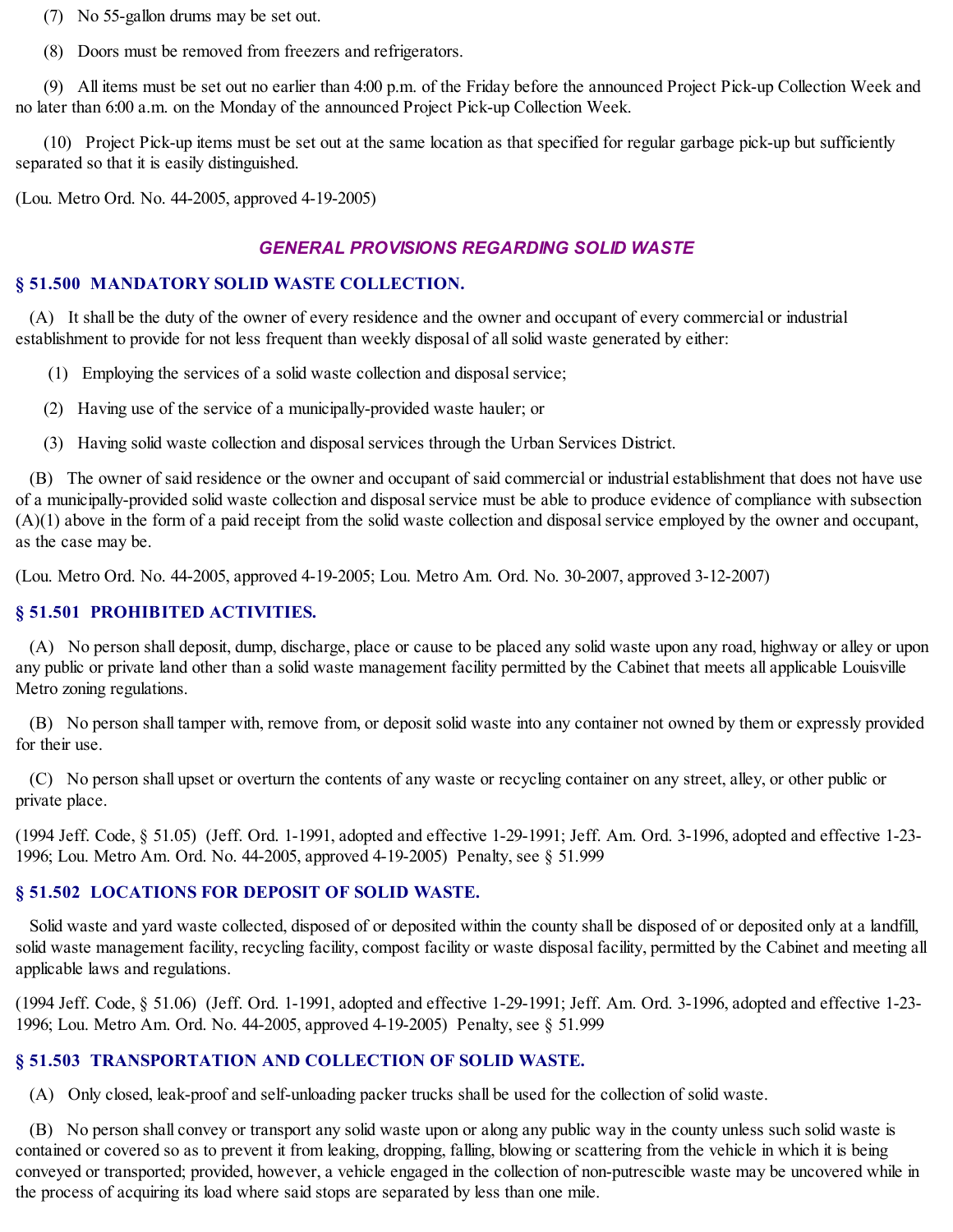(C) No person shall drain the liquid from any such vehicle upon any road or highway or upon any land other than a waste disposal facility or recycling facility permitted by the Cabinet and that meets all applicable laws and regulations.

(D) All vehicles used for the collection, transportation and disposal of solid waste, other than those used by the Urban Services District, must be registered with the District pursuant to regulations duly adopted by the Board of Directors. Said registration must be displayed in a manner set out in regulations duly adopted by the Board of Directors.

(1994 Jeff. Code, § 51.07) (Jeff. Ord. 1-1991, adopted and effective 1-29-1991; Jeff. Am. Ord. 9-1991, adopted and effective 4-9- 1991; Jeff. Am. Ord. 3-1996, adopted and effective 1-23-1996; Lou. Metro Am. Ord. No. 44-2005, approved 4-19-2005) Penalty, see § 51.999

### **§ 51.504 FAILURE TO OBEY REGULATIONS.**

It shall be a violation of this chapter for any person to willfully fail to obey the lawful regulations of the Director promulgated pursuant thereto concerning the collection and disposal of waste.

(Lou. Metro Ord. No. 44-2005, approved 4-19-2005)

### **§ 51.505. DISPOSAL OF ORDINARY COMMERCIAL SOLID WASTE.**

It shall be the duty of every person having commercialsolid waste to remove it or cause it to be removed for proper disposal in conformity with local, state and federal law. All commercialsolid waste must be disposed of at an approved disposal facility.

(Lou. Metro Ord. No. 44-2005, approved 4-19-2005)

### **§ 51.506 DISPOSAL OF INDUSTRIAL WASTE.**

It shall be the duty of persons having industrial waste to remove it or cause it to be removed for proper disposal in conformity with local, state and federal law. All industrial waste shall be disposed of at a state-approved disposal facility at the expense of the person producing or accumulating such waste.

(Lou. Metro Ord. No. 44-2005, approved 4-19-2005)

#### **§ 51.507 SOLID WASTE CONTAINER SPECIFICATIONS.**

#### (A) *Inside the General Services District the following shall apply:*

(1) The occupant shall deposit all waste placed out for collection or storage in containers designed for the express purpose of solid waste storage and removal. Outdoor solid waste collection containers shall conform to the requirements set forth in this chapter or by regulations established by the Waste Management District or the Director of the Department and shall conform to the requirements set forth in § 156.051(B)(2) through (B)(5) and § 156.055. Any notice or citation issued for a violation of § 156.051(B) (2) through (B)(5) and § 156.055 shall carry the penalties as provided therein.

(2) Reusable containers that are emptied manually shall not exceed 60 pounds when filled, and shall be capable of being serviced without the waste hauler coming into physical contact with the solid waste.

(3) Paper bags may be used only for the storage and collection of yard waste.

(4) Containers used for animal manure shall be kept tightly covered at all times and shall be sealed to prevent access by flies and other vectors.

(5) Containers used for mechanized waste collection, including stationary compactors, shall be equipped with a close-fitting lid and be kept leak-proof and rodent-proof. They shall also be in compliance with the U.S. Consumer Product Safety Commission design criteria for refuse bins.

(6) All household garbage must be set out by 6:00 a.m. on the collection day designated by the waste hauler, and may be set out no earlier than 4:00 p.m. on the day before the collection. All containers must be removed from the street or alley no later than 4:00 p.m. the day after collection.

(B) *Enforcement.* In addition to enforcement by the Department, IPL shall have authority to issue notices and citations for violations subsections  $(A)(1)$  through  $(A)(5)$  of this section.

(1994 Jeff. Code, § 51.04) (Jeff. Ord. 1-1991, adopted and effective 1-29-1991; Jeff. Am. Ord. 3-1996, adopted and effective 1-23- 1996; Lou. Metro Am. Ord. No. 44-2005, passed 4-19-2005; Lou. Metro Am. Ord. No. 160-2005, approved 10-18-2005) Penalty, see § 51.999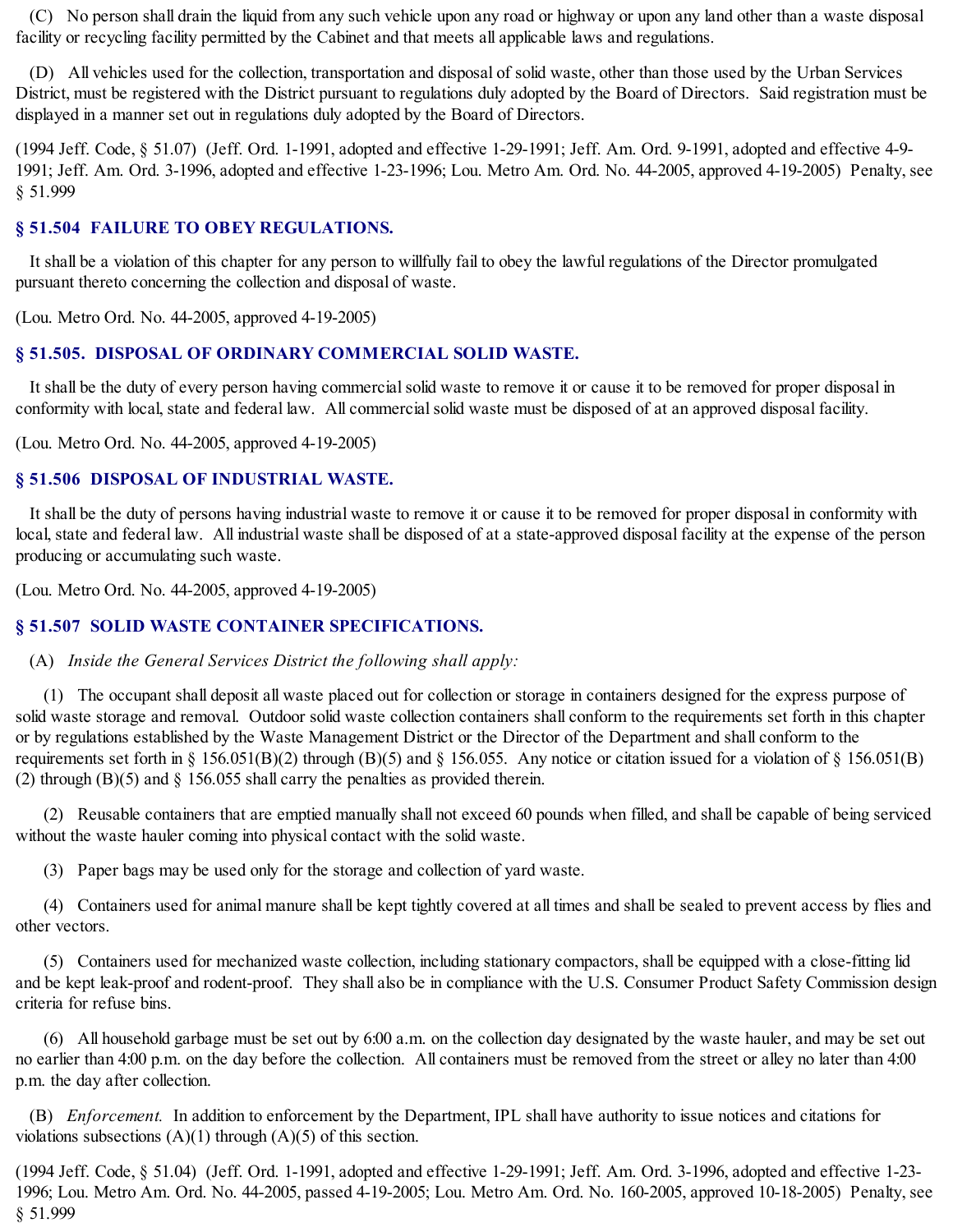### **§ 51.508 PROVISION OF SOLID WASTE STORAGE AND REMOVAL.**

(A) The occupant of any business establishment, institution or industry shall be responsible for assuring the satisfactory storage, removal and disposal of allsolid waste generated or accumulated on the property or premises.

(B) The owner of the container other than a standard garbage can shall be prominently identified on the container in letters no smaller than two inches tall.

(C) *Enforcement.* In addition to enforcement by the Department, IPL shall have authority to issue notices and citations for violations of this section.

(1994 Jeff. Code, §§ 51.02, 51.03) (Jeff. Ord. 1-1991, adopted and effective 1-29-1991; Jeff. Am. Ord. 3-1996, adopted and effective 1-23-1996; Lou. Metro Am. Ord. No. 44-2005, approved 4-19-2005; Lou. Metro Am. Ord. No. 160-2005, approved 10-18- 2005) Penalty, see § 51.999

### **§ 51.509 LANDFILL DISPOSAL BAN.**

(A) No yard waste may be disposed of or deposited at any landfill or solid waste management facility in the county, except for a compost facility. De minimis amounts of yard waste in otherwise mixed loads of solid waste shall not be considered a violation of this section. For purposes of this section, de minimis shall mean 5% or less, by volume, of yard waste mixed throughout a load of solid waste.

(B) *Mixture with other waste.*

(1) No yard waste may be mixed with any other solid waste and placed out for collection within the county.

(2) No yard waste may be commingled in the same waste collection vehicle with any other solid waste placed out for collection in the county, unless the vehicle is a "single-pass" or "co-collection" type of vehicle.

(3) No yard waste may be commingled with other waste in any vehicle hauling out of any transfer facility in the county.

(C) *Bulk woody waste.* No bulk woody waste may be disposed of at any landfill or solid waste management facility in the county.

(D) *Recycling.* All yard waste and bulk woody waste collected in the county must be deposited at a permitted facility for recycling, composting, landfarming or some other beneficial reuse.

(Lou. Metro Ord. No. 44-2005, approved 4-19-2005; Lou. Metro Am. Ord. No. 160-2005, approved 10-18-2005)

### **§ 51.510 PROHIBITED ACTIVITIES; IMPOUNDMENT.**

(A) *Illegal dumping.* No person shall deposit, drop, dump, place, or throw any waste or hazardous waste onto public or private property that is not licensed for the purpose of disposal of waste by the Louisville/Jefferson County Metro Government Waste Management District and in compliance with all applicable laws and regulations. Illegal dumping does not include the discarding of small quantities of waste related to consumer goods that are reasonably understood to be ordinarily carried on or about the body of a living person, including, but not limited to, beverage containers and closures, packaging, wrappers, wastepaper, newspaper, magazines, or other similar waste that escapes or is allowed to escape from a container, receptacle, or package.

(B) *Approved containers.*

(1) No person shall dispose of any waste in an unclean and unsanitary manner. All waste shall be placed in approved containers expressly provided for use by the property owner upon which the solid waste is placed and the owner of the premises shall be responsible for the removal of such waste.

(2) No person shall tamper with, remove from, or deposit materials into any container not owned by them or expressly provided for their use.

(3) No person shall upset or overturn the contents of any waste or recycling container on any street, alley, or other public or private place.

(C) *Bulky waste.* No person shall dispose of any bulky waste, which is any solid waste, other than putrescible waste, in an unclean and unsanitary manner. All bulky waste set out for disposal shall satisfy the project pick-up requirements and/or limitations imposed by Louisville Metro Government and be placed upon the property from which the waste is or was generated.

(D) *Nuisance.* No person may cause a public nuisance, defined as an annoyance, hazard, injury, or the unlawful obstruction of a right of way or other public or private property, including, but not limited to, permitting or causing the presence, or accumulation of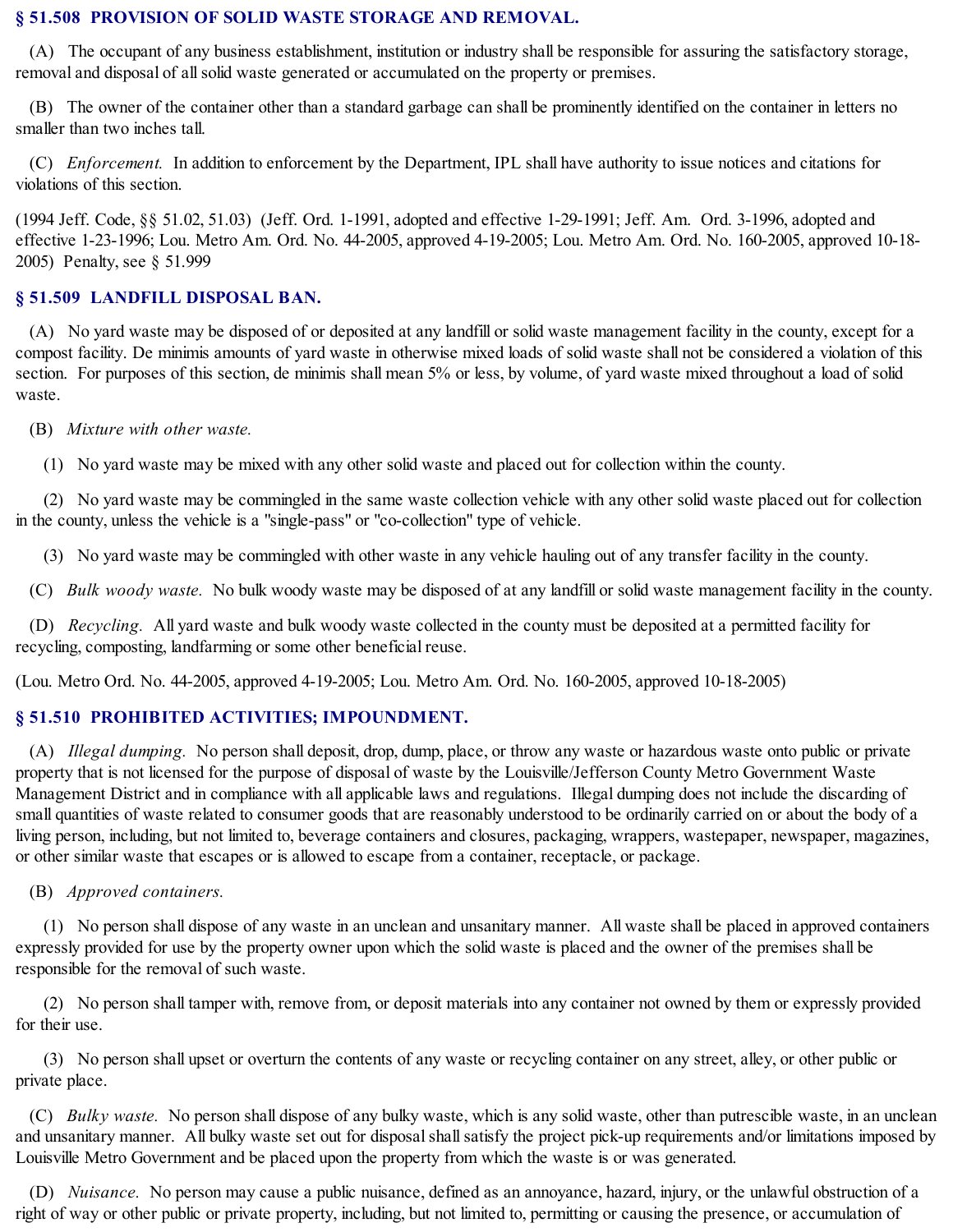waste, rubbish, junk, trash or non-operable appliances or equipment.

(E) *Definitions.* For the purposes of this section only, the following terms have the following meanings:

*HAZARDOUS WASTE* , as defined in KRS 224.01-010(31)(b), means any discarded material or material intended to be discarded or substance or combination of such substances intended to be discarded, in any form which because of its quantity, concentration or physical, chemical or infectious characteristics may cause, or significantly contribute to an increase in mortality or an increase in serious irreversible, or incapacitating reversible, illness or pose a substantial present or potential hazard to human health or the environment when improperly treated, stored, transported, or disposed of, or otherwise managed.

*WASTE* means any form of tangible matter described by any of the following:

(a) All forms of garbage, refuse, rubbish, recyclable materials, tires, roofing materials, and solid waste.

(b) Dirt, soil, rock, decomposed rock, gravel, sand, or other aggregate material dumped or deposited as refuse.

(c) Abandoned or discarded furniture; or commercial, industrial, or agricultural machinery, apparatus, structure, or other container; or a piece, portion, or part of these items.

(d) All forms of liquid waste including, but not limited to, water-based or oil-based paints, chemicalsolutions, water contaminated with any substance rendering it unusable for irrigation or construction, oils, fuels, and other petroleum distillates or byproducts.

(e) Any form of biological waste not otherwise designated by law as hazardous waste, including, but not limited to, body parts, carcasses, and any associated container, enclosure, or wrapping material used to dispose these matters.

(F) *Impoundment.* Metro Government shall impound a motor vehicle used in violation of the provisions of § 51.510 as follows:

(1) A motor vehicle used for illegal dumping, in violation of § 51.510(A), will be impounded for a period of 12 months.

(2) A motor vehicle used in violation of  $\S$  51.510(B) - (E) will be impounded for a period of six months.

(3) The length of impoundment imposed may be decreased by the Code Enforcement Board during an appeal under subsection (J), or upon payment to the Louisville/Jefferson County Metro Government Waste Management District of a specific civil fine of \$500 per citation received, pursuant to § 51.510(J)(5). The Code Enforcement Board should evaluate the following factors when considering a modification to the impoundment period:

- a. The size and nature of the violation; and
- b. Whether the violation occurred for a business purpose.

(4) Any release of any impounded motor vehicle under this section shall also meet the release requirements of § 51.510(I).

(G) *Authority to enforce.* Waste Management Compliance Officers, LMPD police officers, Code Enforcement Officers, and any other city official authorized to enforce any provision of the Louisville Metro Code shall have the authority to enforce any provision of this section.

(1) Any official authorized to enforce any provision of this section shall be permitted to issue a citation and/or impound a vehicle for a violation of this section based on video surveillance, photographs, the official's personal observation and/or the sworn testimony by one or more eyewitnesses.

(H) *Towing, handling, and storage.* Metro Government, in addition to the fines levied for the offense, may impose reasonable towing, handling, and storage charges upon such impounded vehicle.

(I) *Release.* Any motor vehicle impounded under this section shall be held for a minimum of 72 hours. After 72 hours, Louisville Metro may release the motor vehicle to the owner or other person entitled to possession, and Metro Government shall condition the release of a motor vehicle impounded under this section, only upon a showing of payment of any outstanding unpaid citations that have become final, any administrative charges, any towing, handling, impoundment and storage charges imposed thereon, and upon proper showing of a receipt from a Louisville Metro Waste Management District licensed solid waste management disposal facility that the illegally disposed waste has been properly cleaned up and has been legally disposed of, unless the owner or other person entitled to possession challenges the validity of the impoundment pursuant to § 51.510(J). In addition to the release requirements imposed under this section, a motor vehicle may be released to the owner or other person entitled to possession, only upon proof of ownership or right to possession. Metro Government may require reasonable security, bond, or other assurances of indemnification from a person who is not the registered owner of the vehicle prior to releasing the vehicle to such person.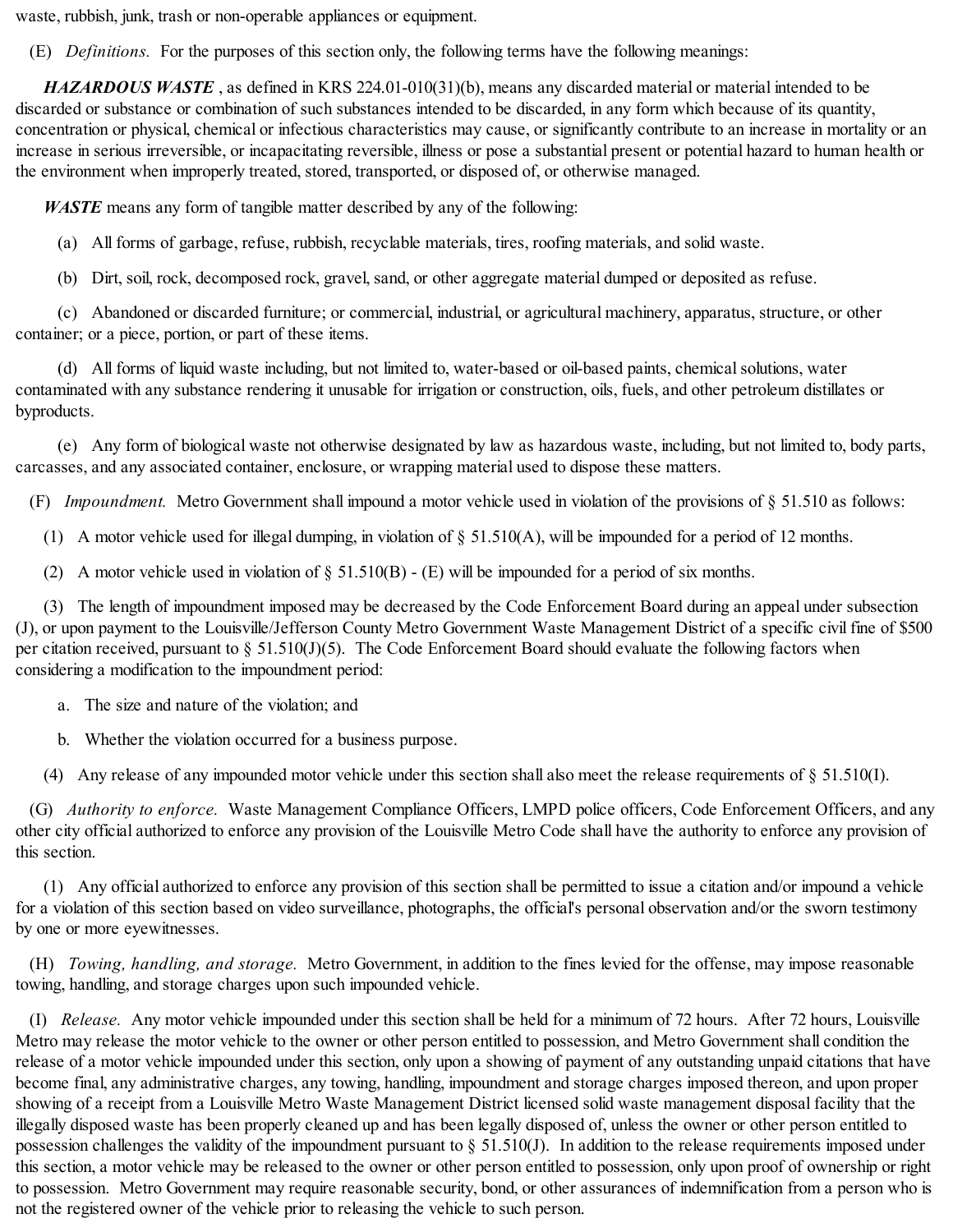### (J) *Appeal of vehicle impoundment to Code Enforcement Board.*

(1) Within ten days of the issuance of citation or impoundment of a vehicle, any person against whom a citation has been issued and/or the owner of a motor vehicle that has been impounded pursuant to this section, or other person entitled to possession, may challenge the validity of such impoundment and request in writing a hearing before the Code Enforcement Board. The hearing shall be conducted within ten business days of the date of the request, unless the owner or other person entitled to possession waives the limitation or Metro Government shows good cause for such delay. Metro Government shall retain possession of the vehicle pending the hearing, unless the owner or other person claiming right of possession posts a bond in an amount equal to the fines and fees accrued as of the date of the hearing request or \$500, whichever is less.

(2) No less than five days prior to the date set for the hearing, Metro Government shall notify the person requesting the hearing of the date, time, and place of the hearing.

(3) Any person who refuses or, except for good cause, fails to appear at the time and place set for the hearing shall be deemed to have conceded on his or her and the owner's behalf the validity of the impoundment.

(4) At the hearing, after consideration of the evidence, the Code Enforcement Board shall determine whether the impoundment was valid and reasonable. Where it has not been established that the impoundment was justified, an order releasing the vehicle shall be entered. All fines and fees paid or amounts posted, with the exception of final outstanding citations paid, as bond because of the impoundment of the vehicle shall be returned. Where it has been established that the impoundment was justified, the Board shall uphold the impoundment and condition the release of the vehicle upon payment of all fines and fees accruing thereto. If bond has been posted as security for release of the vehicle, said bond shall be forfeited to Metro Government. Any fines or fees in excess of the amount of the bond posted shall be ordered to be paid by the owner of the vehicle to Metro Government. The Code Enforcement Board shall furnish the owner or person appearing on the owner's behalf with a copy of its order.

(5) Any person who is charged with illegal dumping under this section, who does not wish to challenge the validity of such citation and/or impoundment and who does not wish to request a hearing before the Code Enforcement Board, shall pay a specific civil fine of \$500 per citation received. Said citation shall be paid to the Louisville/Jefferson County Metro Government Waste Management District. In addition to the civil fine imposed under this section, Louisville Metro may, pursuant to § 51.510(Q), impose an additional administrative fee to offset the costs associated with inspection, clean-up, removal and disposal of waste that is dumped in violation of this section.

### (K) *Evidentiary standards of review for impoundment and citations.*

(1) The Code Enforcement Board may consider a citation and any other written report made under oath by the issuing officer in lieu of the officer's personal appearance at the hearing.

(2) Evidence to be considered by the Code Enforcement Board may be in the form of, but not necessarily limited to, video surveillance, photographs, and/or the sworn testimony by one or more eyewitnesses.

### (L) *Appeal from Hearing Board to District Court.*

(1) An appeal from the Code Enforcement Board's determination may be made to the Civil Division of Jefferson District Court within seven days of the Board's determination. The appealshall be initiated by the filing of a complaint and a copy of the Board's order in the same manner as any civil action. The action shall be tried de novo and the burden shall be on Metro Government to establish that impoundment was justified. If the Court finds that the impoundment was justified, the owner shall be ordered to pay all fees and fines accruing as of the date of judgment. If the Court finds that the impoundment was not justified, Metro Government shall be ordered to release the vehicle, if applicable, and to return all fines and fees paid as a result of the impoundment and the plaintiff shall be authorized to recover his or her costs.

(2) The judgment of the Jefferson District Court may be appealed to the Jefferson Circuit Court, in accordance with the Rules of Civil Procedure.

(M) *Impoundment; response to notice required.* If a hearing has not been requested pursuant to § 51.510(J), or if within ten business days of the end of the impoundment period, a motor vehicle impounded by Metro Government has not been claimed, notice shall be mailed by certified mail to the registered owner, if known, and lien holders of record, if any, affording the parties the right within ten days from the date of notice to claim the vehicle or request a hearing pursuant to KRS 82.625. The notice shall state that, if no hearing is requested, the vehicle shall be deemed abandoned unless the charges thereon are paid within 45 days of the certified mailing of the notice.

(N) *Impoundment; escheat to Metro Government if no response to notice.*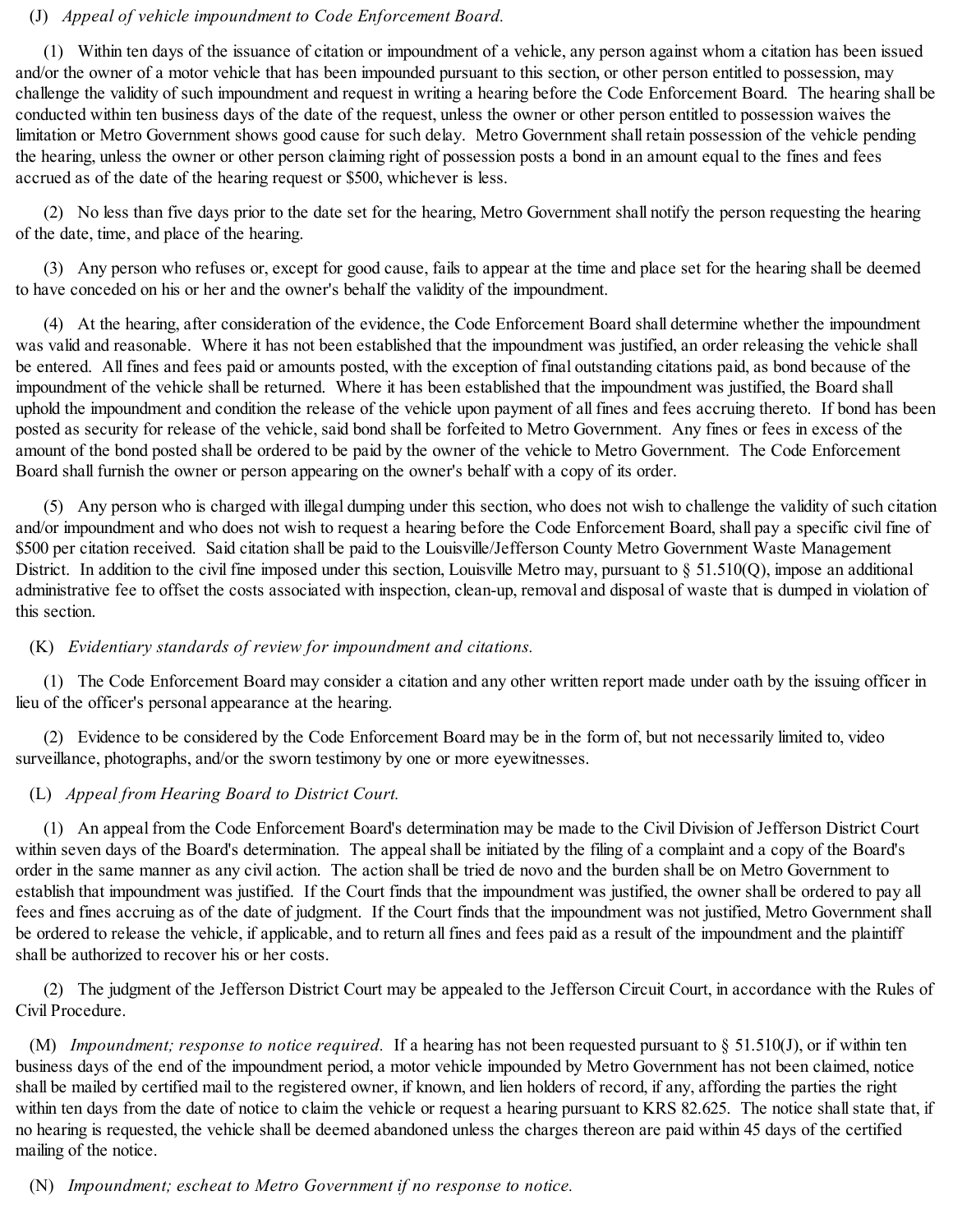(1) After 45 days from the date of notice required by § 51.510(M), an impounded motor vehicle shall be deemed abandoned and the vehicle shall escheat to Metro Government.

(2) If the vehicle is judged suitable for use, Metro Government may obtain a certificate of registration and ownership from the Jefferson County Clerk, pursuant to KRS 186.020 and either use the vehicle for governmental purposes or sell the vehicle at public auction to the highest bidder. If the vehicle is not suitable for use it may be sold for its scrap or junk value.

(O) *Metro Government lien on vehicles impounded.* Metro Government shall possess a lien on a motor vehicle impounded, pursuant to KRS 82.625 for all fines, penalties, and towing, handling, and storage charges and fees imposed thereupon. Such lien shall be superior to and have priority over all other liens thereupon.

(P) No effect on security interest in vehicle. Nothing in these provisions shall otherwise affect the rights or obligations between the owner of the motor vehicle and those persons who claim a security interest therein.

(Q) *Release of impounded vehicle; impoundment fees paid.* In addition to the release requirements imposed under § 51.510(I), any motor vehicle impounded pursuant to this section may be released to the appropriate owner or other person entitled to possession of the vehicle upon payment of all towing and impoundment fees incurred in addition to any fines imposed under § 51.999. In addition to those impoundment fees, Louisville Metro may impose administrative fees to offset the costs associated with inspection, clean-up, removal and disposal of waste that is dumped in violation of this section.

(R) *Clean up and administrative fees and costs.* Louisville Metro may clean up any illegally dumped waste that it feels poses a risk or is a threat to the health, safety and welfare of the public. Louisville Metro may, pursuant to § 51.510(Q), impose administrative fees to offset the costs associated with inspection, clean-up, removal and disposal of waste that is dumped in violation of this section.

(Lou. Metro Ord. No. 8-2012, approved 1-26-2012; Lou. Metro Am. Ord. No. 157-2012, approved 8-27-2012; Lou. Metro Am. Ord. No. 88-2013, approved 6-7-2013)

#### **§ 51.997 SEVERABILITY.**

If any provision of this chapter as now or later amended or its application to any person or circumstance is held invalid, the invalidity does not affect other provisions that can be given effect without the invalid provision or application.

(1994 Jeff. Code, § 10.07) (Jeff. Ord. 36-1994, adopted and effective 12-20-1994)

#### **§ 51.998 PENALTIES AND INTEREST.**

(A) All licensing fees or renewal fees assessed herein shall accrue interest at the legal rate, compounded daily, for each day or portion of a day that the fee remains due and unpaid after the due date.

(B) Any licensee who fails to pay the licensing fee when due shall be subject to a penalty of \$1,000 per day for each day or any part of each day that the fee remains unpaid.

(C) If any due date falls on a Saturday, Sunday or legal holiday, the fee shall be due and payable without penalty or interest on the next day that is not a Saturday, Sunday or legal holiday.

(D) For good cause shown, if payment is made within five days of the due date, the penalties and interest prescribed by this section may be waived in the discretion of the Department.

(Lou. Metro Ord. No. 44-2005, approved 4-19-2005)

#### **§ 51.999 PENALTY.**

(A) A violation of this chapter shall be classified as a civil offense and, except as provided by § 51.202, shall be enforced through the Code Enforcement Board as provided in §§ 32.275 et seq., or as it may be amended.

(B) Any person who violates §§ 51.405, 51.500, 51.504, 51.505, 51.506, 51.507(A)(2) through (A)(6), 51.508, 51.509, and/or who fails to perform any of the duties imposed by these sections, or who violates any determination, permit, administrative regulation, or order of the Waste Management District or the Department promulgated pursuant thereto shall be liable for a civil penalty of not less than \$50 per day or per occurrence, and not more than \$2,500 per day or per occurrence. Each day upon which a violation occurs shall constitute a separate violation. For a first offense within a two-year period, a specific civil fine of \$50 per day will be imposed for each offense if the person who has committed the offense does not contest the citation. For each subsequent offense committed within a two-year period from the date of payment or conviction on the first offense, a specific civil fine of \$100 per day will be imposed for each offense if the person who has committed the offense does not contest the citation.